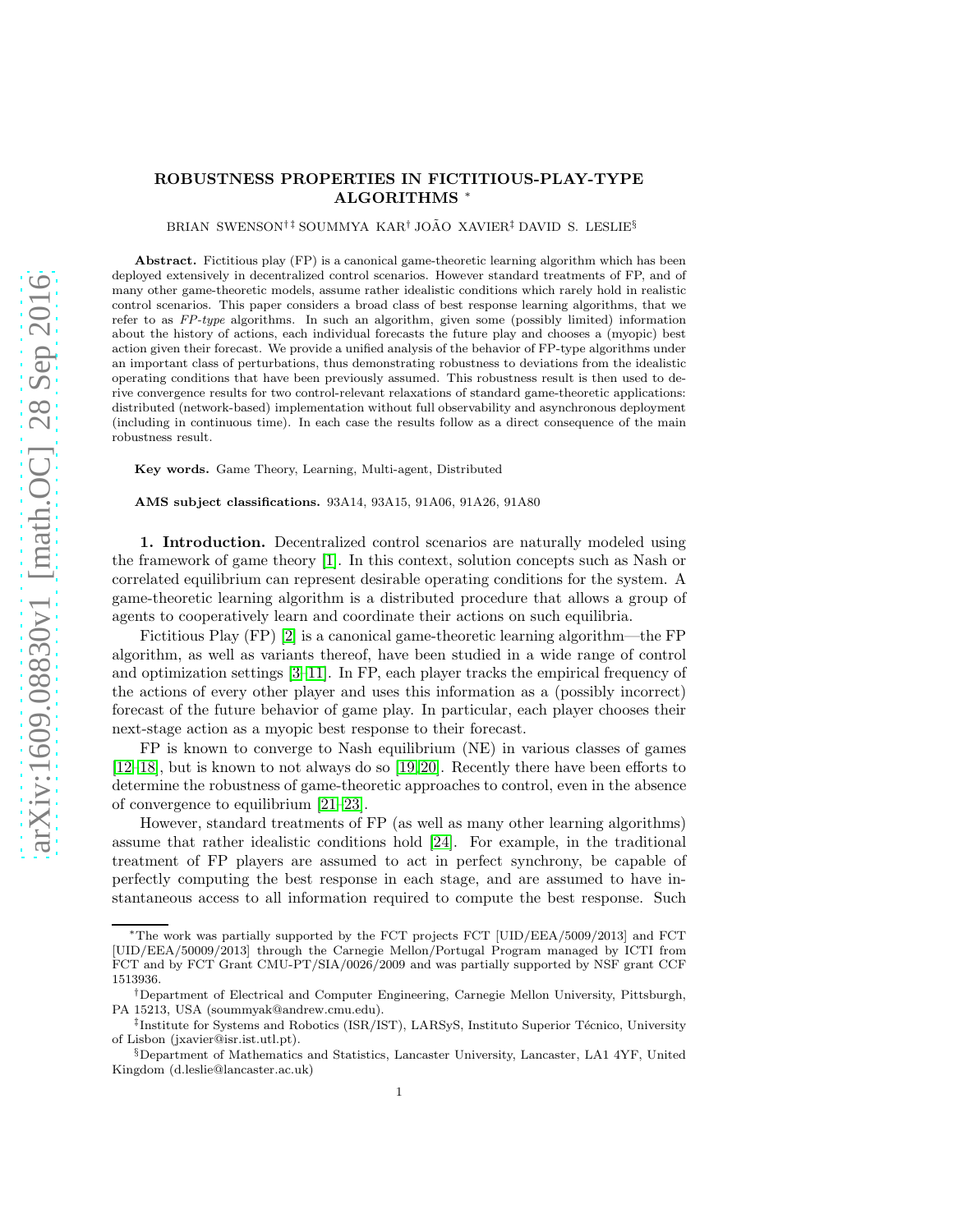assumptions are often extremely impractical—particularly, in large-scale distributed settings. This motivates the study of the robustness of learning results to perturbations occurring in practical real-world scenarios.

The paper studies the robustness of a class of  $FP-type$  algorithms in which players are assumed to track some statistics related to the history of the game (not necessarily the empirical frequency distribution of classical FP) and form a forecast of opponent behavior using this information. As in FP, each player chooses their next-stage action as a myopic best response given their forecast.

Our main theoretical result is to show that FP-type algorithms are robust in the presence of a certain important class of perturbations. In particular, suppose that the myopic best response is perturbed so that players may sometimes choose suboptimal actions, but that the degree of suboptimality decays to zero over time. (In the spirit of [\[25\]](#page-19-6), we sometimes call a FP-type process that is perturbed in this manner a weakened FP-type process.) We show that the fundamental learning property of a FP-type algorithm is retained in the presence of such a perturbation. In the case of classical FP, this means that convergence to NE is preserved. More generally, if a FP-type algorithm converges to some equilibrium set in the absence of perturbations, then our result can be applied to study convergence to the same equilibrium set in the presence of perturbations.

Robustness results of this kind were first studied in [\[26\]](#page-19-7) for the case of classical FP. The present paper extends the approach of [\[26\]](#page-19-7) to demonstrate robustness of FP-type algorithms. This greatly enhances the applicability of game-theoretical learning theory to real-world control problems. Moreover, the results of this paper have required the development of useful new technical tools. For example, Lemma [4.2](#page-7-0) studies  $\epsilon$ -best response sequences and demonstrates that such sequences may in fact be considered in terms of a more amenable sequence of so called  $\delta$ -perturbations (see Section [3\)](#page-3-0). In order to demonstrate how the result can be applied to real-world control problems, we consider two example applications to control scenarios.

As a first application, we study the problem of implementing a FP-type algorithm in a distributed setting. In traditional implementations of FP-type algorithms it is assumed that players have instantaneous access to the information required to generate their forecast. However, in practical scenarios this information may often be distributed among the agents and must be disseminated using an overlaid communication graph. We present a generic method for implementing a FP-type algorithm in this setting, and we show that convergence of such an algorithm can be ensured as a consequence of the robustness result.

Distributed implementations of FP were previously studied in [\[27\]](#page-19-8)—the robustness result of this paper significantly expands the class of distributed communication protocols that can be used and extends the results to the class of FP-type algorithms. In particular, [\[27\]](#page-19-8) requires that any errors in the system decay at some minimum rate, whereas the robustness results in this paper do not require a minimum error decay rate. In communication schemes with channel noise or random link failures, it may not be possible to achieve the error decay rates needed by [\[27\]](#page-19-8). These important practical scenarios can, however, be handled by the methods developed in this paper.

As a second application, we consider the problem of asynchronous implementation. In many game-theoretic learning algorithms, it is assumed that players act in a perfectly synchronous manner. This assumption is unrealistic in large-scale distributed scenarios where players do not have access to a global clock. We study a practical variant of FP where players are permitted to choose actions in an asyn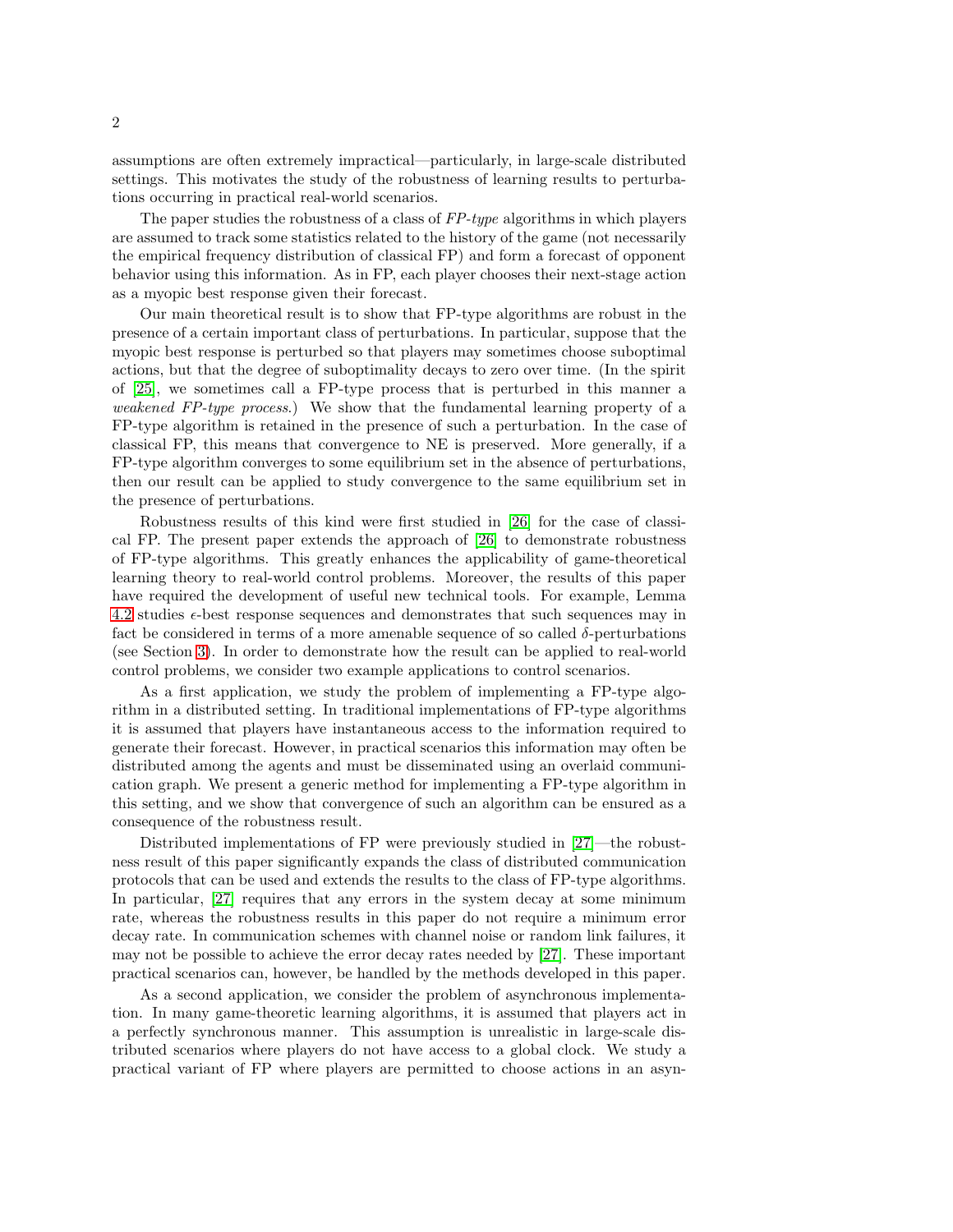chronous manner, and derive a mild condition under which convergence can be shown to occur.<sup>[1](#page-2-0)</sup> The proofs of these results follow as a simple consequence of the robustness result, and do not require the use of additional stochastic approximation techniques.

Applications of the robustness result are by no means limited to those presented here. For example, the companion work [\[29\]](#page-19-9) utilizes the robustness result to develop a Monte-Carlo based method that significantly mitigates computational burden of FP, and [\[30\]](#page-19-10) use the robustness result to develop a variant of FP that achieves convergence in strategic intentions [\[31\]](#page-19-11).

The selected applications are intended to serve as a sample of the manner in which the robustness result can be applied. Each of these applications has been studied in a variety of contexts, e.g.,  $[5, 27, 29, 32-36]$  $[5, 27, 29, 32-36]$  $[5, 27, 29, 32-36]$  $[5, 27, 29, 32-36]$  $[5, 27, 29, 32-36]$ . In this paper, we demonstrate how they can be treated in a unified manner and demonstrate how the robustness result can advance the state of the art in each.

The remainder of the paper is organized as follows. Section [2](#page-2-1) sets up the notation. Section [3](#page-3-0) sets up the mathematical tools to be used in the proof of the main theoretical result. Section [4](#page-5-0) presents the notion of a FP-type algorithm, and presents our robustness result. Section [5](#page-10-0) presents an example FP-type process in the context of the robustness result. Section [6](#page-11-0) studies distributed implementation and Section [7](#page-12-0) studies asynchronous implementation. Finally, Section [8](#page-18-6) concludes the paper.

<span id="page-2-1"></span>**2. Preliminaries.** A game in normal form is represented by the tuple  $\Gamma$  :=  $(\mathcal{N}, (Y_i, u_i)_{i \in N})$ , where  $\mathcal{N} = \{1, ..., N\}$  denotes the set of players,  $Y_i$  denotes the finite set of actions available to player i, and  $u_i: \prod_{i \in N} Y_i \to \mathbb{R}$  denotes the utility function of player *i*. Denote by  $Y := \prod_{i \in N} Y_i$  the joint action space.

For a finite set X, let  $\Delta(X)$  denote the set of probability distributions over X. In particular, let  $\Delta(Y_i)$  be the set of mixed strategies available to player i, let  $\Delta(Y_{-i})$ be the set of mixed strategies (possibly correlated) available to all players other than i, and let  $\Delta(Y)$  denote the set of joint mixed strategies (possibly correlated) available to all players.

In large scale distributed settings it is often convenient to study mixed strategies where players act independently. Denote by  $\Delta^N := \prod_{i \in N} \Delta(Y_i)$  the set of (indepen-dent) joint mixed strategies. That is, a strategy<sup>[2](#page-2-2)</sup>  $p = (p_1, \ldots, p_N) \in \Delta^N$ —where  $p_i$  denotes the marginal strategy of player *i*—may be represented in the space  $\Delta(Y)$ as the product  $\prod_{i=1}^N p_i \in \Delta(Y)$ . In this context we define  $\Delta_{-i} := \prod_{j \neq i} \Delta_j$  to be the set of (independent) mixed strategies of players other than i. When convenient, we represent a mixed strategy  $p \in \Delta^N$  by  $p = (p_i, p_{-i})$ , where  $p_i \in \Delta_i$  denotes the marginal strategy of player i and  $p_{-i} = (p_1, \ldots, p_N) \backslash p_i \in \Delta_{-i} = \prod_{j \neq i} \Delta_j$  denotes the strategies of players other than  $i$ .

In the context of mixed strategies, we often wish to retain the notion of playing a single deterministic action. For this purpose, let  $\mathbf{1}_{y_i}$  denote the mixed strategy placing probability one on the action  $y_i \in Y_i$ .

<span id="page-2-0"></span><sup>&</sup>lt;sup>1</sup>We remark that while these applications are interesting in and of themselves, additional utility may be gained by considering them in conjunction with one another. For example, the first application allows for *synchronous* distributed implementation and the second allows for generic asynchronous implementation. Together, they allow one to study *asynchronous* distributed implementation of a FP-type algorithm, using, for example, asynchronous gossip [\[28\]](#page-19-14) as a means of disseminating information amongst agents.

<span id="page-2-2"></span><sup>&</sup>lt;sup>2</sup>As a matter of convention, we use the letters p and q when referring to strategies in  $\Delta^N$ throughout the paper.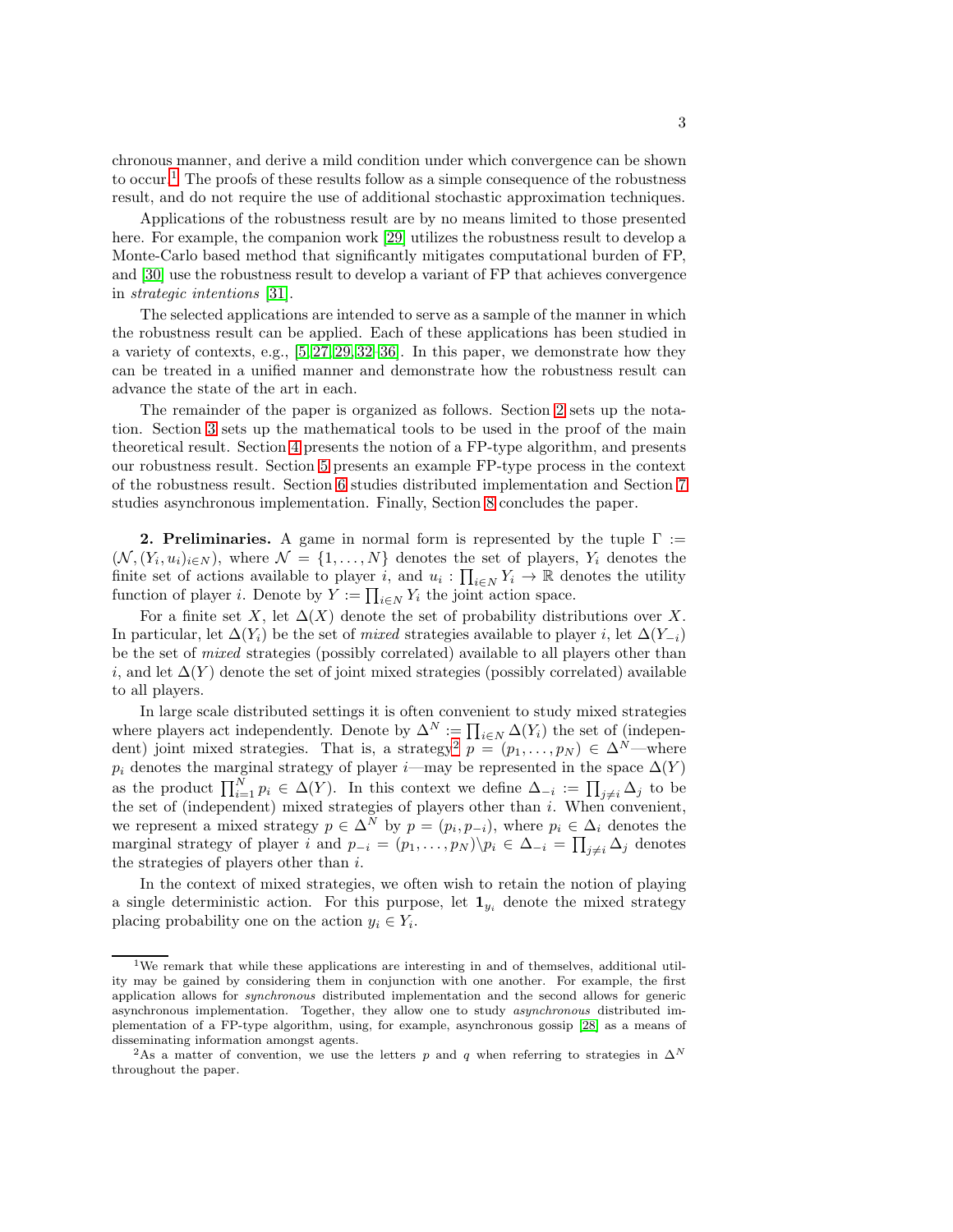For  $x \in \Delta(Y)$ , the expected utility of player *i* is given by

<span id="page-3-5"></span>
$$
U_i(x) := \sum_{y \in Y} u_i(y)x(y_1, \ldots, y_n),
$$

and for  $p \in \Delta^N$ , the expected utility of player i is given by  $U_i(p) := \sum_{y \in Y} u_i(y) p_1(y_1) \ldots p_N(y_N).$ 

Given a strategy  $x_{-i} \in \Delta(Y_{-i})$ , define the best response set for player i by  $BR_i(x_{-i}) := \arg \max_{x_i \in \Delta(Y_i)} U_i(x_i, x_{-i}),$  and more generally, the  $\epsilon$ -best-response set is given by

$$
BR_{i,\epsilon}(x_{-i}) := \{ \tilde{x}_i \in \Delta(Y_i) : U_i(\tilde{x}_i, x_{-i}) \ge \max_{x_i \in \Delta(Y_i)} U_i(x_i, x_{-i}) - \epsilon \}.
$$
 (2.1)

To keep notation simple, we sometimes employ the following abuses. The notation  $y_i \in BR_{i,\epsilon}(x_{-i})$  means that  $\mathbf{1}_{y_i} \in BR_{i,\epsilon}(x_{-i})$ . Similarly, for  $y_i \in Y_i$  the notation  $U_i(y_i, x_{-i})$  refers to the expected utility  $U_i(\mathbf{1}_{y_i}, x_{-i})$ .

The set of Nash equilibria is given by

 $NE := \{ p \in \Delta^N : U_i(p_i, p_{-i}) \geq U_i(p'_i, p_{-i}), \ \forall p'_i \in \Delta(Y_i), \ \forall i \in \mathcal{N} \}.$ 

The distance between a point  $x \in \mathbb{R}^m$  and a set  $S \subset \mathbb{R}^m$  is given by  $d(x, S) =$ inf{ $||x - x'|| : x' \in S$ }. Throughout the paper  $|| \cdot ||$  denotes the  $\mathcal{L}_2$  Euclidean norm unless otherwise specified. We let  $\mathbb{N} := \{0, 1, 2, \ldots\}$  denote the non-negative integers, and  $\mathbb{N}_+ := \{1, 2, \ldots\}$  denote the positive integers.

Throughout, we assume the existence of probability spaces rich enough to carry out the construction of the various random variables required. As a matter of convention, all equalities, inequalities, and set inclusions involving random quantities are interpreted almost surely (a.s.) with respect to the underlying probability measure, unless otherwise stated.

<span id="page-3-4"></span>2.1. Repeated Play. Unless otherwise stated, the learning algorithms considered in this paper all assume the following format of repeated play [\[31,](#page-19-11) [37\]](#page-19-15). Let a normal form game  $\Gamma$  be fixed. Let players repeatedly face off in the game  $\Gamma$ , and for  $n \in \{1, 2, \ldots\}$ , let  $\sigma_i(n) \in \Delta(Y_i)$  denote the strategy used by player i in round n. Let the N-tuple  $\sigma(n) = (\sigma_1(n), \ldots, \sigma_N(n)) \in \Delta^N$  denote the joint strategy at time n.

<span id="page-3-0"></span>3. Difference Inclusions and Differential Inclusions. In this section we introduce the mathematical tools necessary to prove our main theoretical result.

In particular, in Section [4](#page-5-0) we will study the limiting behavior of a (discrete-time) FP-type process by first studying the behavior of a continuous-time analog and then relating the limit sets of the the (discrete-time) FP-type process to the limit sets of its continuous-time counterpart.

Following the approach of [\[38\]](#page-19-16), let  $F : \mathbb{R}^m \Rightarrow \mathbb{R}^m$  denote a set-valued function mapping each point  $\xi \in \mathbb{R}^m$  to a set  $F(\xi) \subseteq \mathbb{R}^m$ . We assume:

<span id="page-3-3"></span>A. 1. (i) F is a closed set-valued map.<sup>[3](#page-3-1)</sup>

(ii)  $F(\xi)$  is a nonempty compact convex subset of  $\mathbb{R}^m$  for all  $\xi \in \mathbb{R}^m$ .

(iii) For some norm  $\|\cdot\|$  on  $\mathbb{R}^m$ , there exists  $c > 0$  such that for all  $\xi \in \mathbb{R}^m$ ,  $\sup_{\eta \in F(\xi)} \|\eta\| \le c(1 + \|\xi\|).$ 

<span id="page-3-2"></span>DEFINITION 3.1. A solution for the differential inclusion  $\frac{dx}{dt} \in F(x)$  with initial point  $\xi \in \mathbb{R}^m$  is an absolutely continuous mapping  $x : \mathbb{R} \to \mathbb{R}^m$  such that  $x(0) = \xi$ and  $\frac{dx(t)}{dt} \in F(x(t))$  for almost every  $t \in \mathbb{R}$ .

<span id="page-3-1"></span><sup>&</sup>lt;sup>3</sup>I.e., Graph $(F) := \{(\xi, \eta) : \eta \in F(\xi)\}\$ is a closed subset of  $\mathbb{R}^m \times \mathbb{R}^m$ .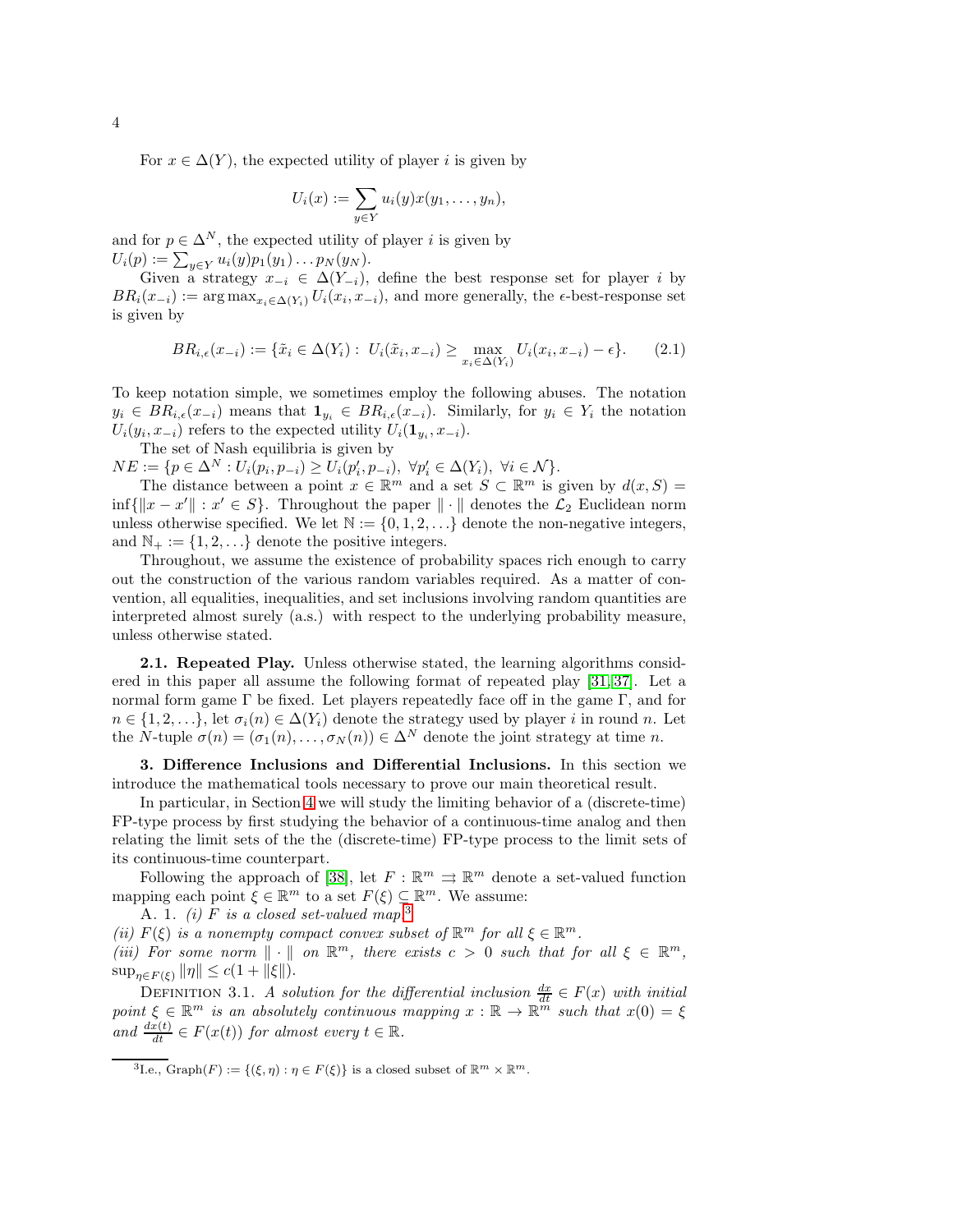In order to study the asymptotic behavior of discrete-time processes in this context, one may study the continuous-time interpolation. Formally, we define the continuous-time interpolation as follows:

DEFINITION 3.2. Consider the discrete-time process

$$
x(n+1) - x(n) \in \gamma(n+1)F(x(n)).
$$

Set  $\tau_0 = 0$  and  $\tau_n = \sum_{i=1}^n \gamma(i)$  for  $n \ge 1$  and define the continuous-time interpolated process  $w : [0, \infty) \to \overline{\mathbb{R}^m}^{\overline{m}}$  by

$$
w(\tau_n + s) = x(n) + s \frac{x(n+1) - x(n)}{\tau_{n+1} - \tau_n}, \ s \in [0, \gamma(n+1)).
$$

In general, the continuous-time interpolation of a discrete-time process will not itself be a precise solution for the differential inclusion as stated in Definition [3.1.](#page-3-2) However, the interpolated process may be shown to satisfy the more relaxed solution concept namely, that of a perturbed solution to the differential inclusion. We first define the notion of a  $\delta$ -perturbation which we then use to define the notion of a perturbed solution.

DEFINITION 3.3. Let  $F : \mathbb{R}^m \Rightarrow \mathbb{R}^m$  be a set-valued map, and let  $\delta > 0$ . The  $\delta$ -perturbation of F is given by

<span id="page-4-0"></span>
$$
F^{\delta}(x) := \{ y \in \mathbb{R}^m : \exists z \in \mathbb{R}^m \ s.t. \ \Vert z - x \Vert < \delta, \ d(y, F(z)) < \delta \}.
$$

DEFINITION 3.4. A continuous function  $y : [0, \infty) \to \mathbb{R}^m$  will be called a perturbed solution to  $F$  if it satisfies the following set of conditions:

(i) y is absolutely continuous.

(ii)  $\frac{dy(t)}{dt} \in F^{\delta(t)}(y(t))$  for almost every  $t > 0$ , for some function  $\delta : [0, \infty) \to \mathbb{R}$  with  $\delta(t) \to 0 \text{ as } t \to \infty.$ 

The following proposition gives sufficient conditions under which an interpolated process will in fact be a perturbed solution.

PROPOSITION 1. Consider a discrete-time process  $\{x(n)\}_{n\geq 1}$  such that

 $\gamma(n)^{-1} (x(n+1) - x(n)) \in F^{\delta_n}(x(n))$  where  $\{\gamma(n)\}_{n \geq 1}$  is a sequence of positive numbers such that  $\gamma(n) \to 0$  and  $\sum_{n=1}^{\infty} \gamma(n) = \infty$ ,  $\{\delta_n\}_{n \geq 1}$  is a sequence of non-negative numbers converging to 0, and  $\sup_n ||x(n)|| < \infty$ . Then the continuous-time interpolation of  $\{x(n)\}_{n\geq 1}$  is a perturbed solution of F.

The proof of Proposition [1](#page-4-0) follows similar reasoning to the proof of Proposition 1.3 in [\[38\]](#page-19-16).

Our end goal is to characterize the set of limit points of the discrete-time process  ${x(n)}_{n\geq 1}$  by characterizing the set of limit points of its continuous-time interpolation. With that end in mind, it is useful to consider the notion of a *chain-recurrent set*—a set of natural limit points for perturbed processes.

DEFINITION 3.5. Let  $\|\cdot\|$  be a norm on  $\mathbb{R}^m$ , and let  $F : \mathbb{R}^m \rightrightarrows \mathbb{R}^m$  be a set valued map satisfying A. [1.](#page-3-3) Consider the differential inclusion

<span id="page-4-1"></span>
$$
\frac{dx}{dt} \in F(x). \tag{3.1}
$$

(a) Given a set  $X \subset \mathbb{R}^m$  and points  $\xi$  and  $\eta$ , we write  $\xi \hookrightarrow \eta$  if for every  $\epsilon > 0$  and  $T > 0$  there exist an integer  $n^* \geq 1$ , solutions  $x_1, \ldots, x_{n^*}$  to the differential inclusion [\(3.1\)](#page-4-1), and real numbers  $t_1, \ldots, t_{n^*}$  greater than T such that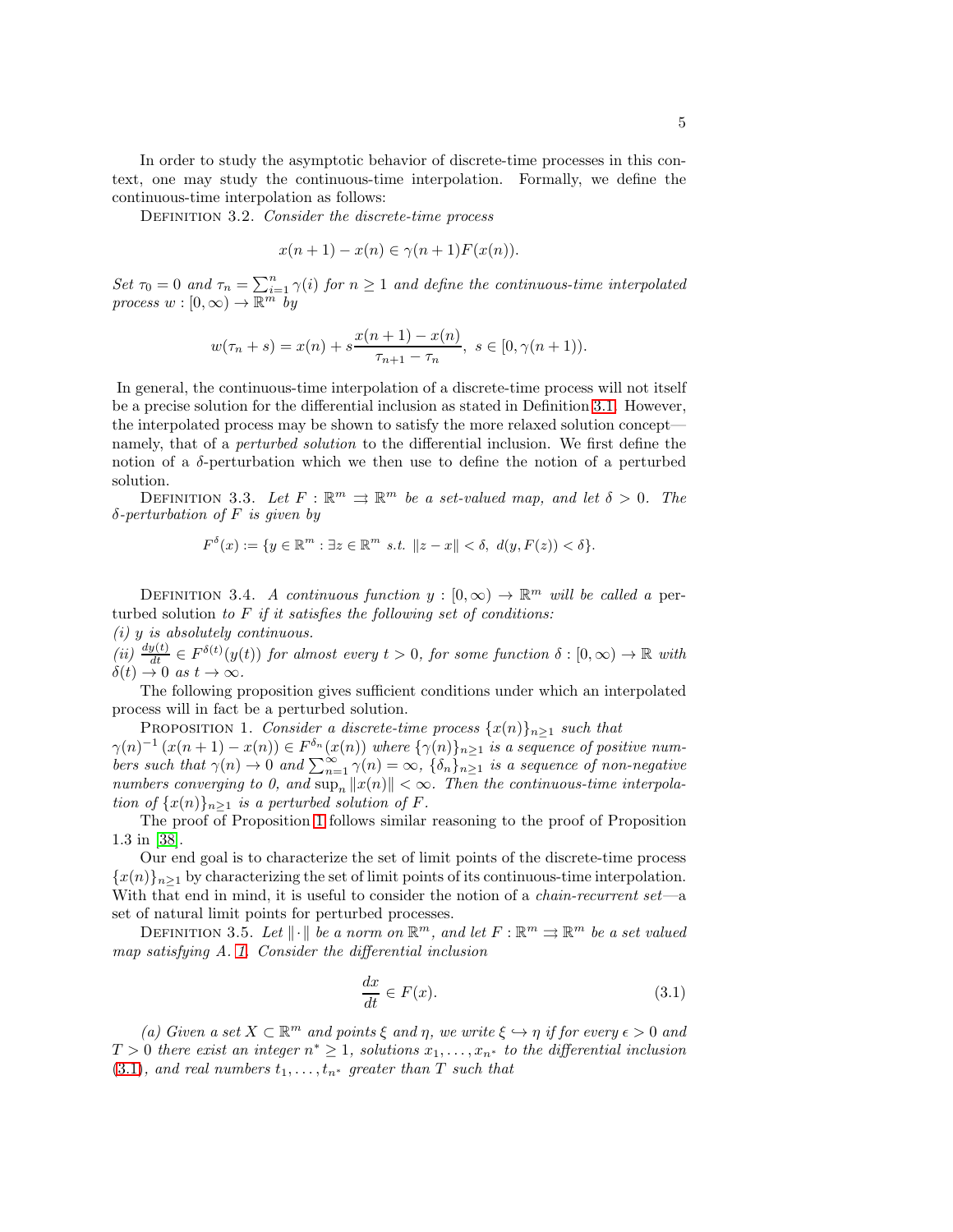(i)  $x_i(s) \in X$ , for all  $0 \le s \le t_i$  and for all  $i = 1, \ldots, n^*$ , (ii)  $||x_i(t_i) - x_{i+1}(0)|| \leq \epsilon$  for all  $i = 1, ..., n^* - 1$ , (iii)  $||x_1(0) - \xi|| \leq \epsilon$  and  $||x_{n^*}(t_{n^*}) - \eta|| \leq \epsilon$ .

(b) X is said to be internally chain recurrent if X is compact and  $\xi \hookrightarrow \xi'$  for all  $\xi, \xi' \in X$ .

<span id="page-5-1"></span>The following theorem from [\[38\]](#page-19-16) allows one to relate the set of limit points of a perturbed solution of  $F$  to the internally chain recurrent sets  $F$ .

THEOREM 3.6 (  $[38]$ , Theorem 3.6). Let y be a bounded perturbed solution to F. Then the limit set of y,  $L(y) = \bigcap_{t \geq 0} \{y(s) : s \geq t\}$  is internally chain recurrent.

In order to eventually prove Theorem [4.1](#page-7-1) (in the following section) we will show that the continuous-time interpolation of a FP-type process is in fact a bounded perturbed solution to the associated differential inclusion [\(4.5\)](#page-7-2), and hence by Theorem [3.6,](#page-5-1) the limit points of the FP-type process are contained in the internally chain recurrent sets of the associated differential inclusion.

<span id="page-5-0"></span>4. Fictitious-Play-Type Process. In this section we will formally define the general framework of FP-type processes, and demonstrate how this encompasses several existing learning procedures. We will then introduce the weakening of FP-type processes which allows consideration of robustness to perturbations, before proving general convergence properties of the framework.

We begin by reviewing the classical FP algorithm.

<span id="page-5-6"></span>4.1. Fictitious Play. Define the empirical history distribution (or empirical distribution) of player i by

<span id="page-5-5"></span>
$$
q_i(n) := \frac{1}{n} \sum_{s=1}^{n} \sigma_i(s),
$$
\n(4.1)

where  $\{\sigma_i(s)\}\$ is a strategy sequence as defined in Section [2.1,](#page-3-4) and let the joint empirical distribution profile (or just joint empirical distribution) be given by the N-tuple  $q(n) = (q_1(n), \ldots, q_N(n)) \in \Delta^N$ . A sequence of strategies  $\{\sigma(n)\}_{n \geq 1}$  is said to be a fictitious play process if for all  $i \in \mathcal{N}$  and  $n \geq 1,4$  $n \geq 1,4$ 

<span id="page-5-4"></span>
$$
\sigma_i(n+1) \in BR_i(q_{-i}(n)). \tag{4.2}
$$

In a FP process, it may be interpreted that players track the (marginal) empirical distribution of the actions of each opponent and treat this empirical distribution as a prediction (or forecast) of the future (mixed) strategy of that opponent. Players choose their next-stage actions as a myopic best response given this prediction.

In what follows, we will see that a  $FP$ -type algorithm generalizes this idea—players will still form a forecast and choose their next-stage action as a myopic best response, but the manner in which the forecast can be formed will be significantly generalized.

### 4.2. FP-Type Process.

A FP-type algorithm generalizes FP in two ways: (i) Players are permitted to track and react to a function of the empirical history and, (ii) players consider an empirical history that may be non-uniformly weighted over time.<sup>[5](#page-5-3)</sup>

<span id="page-5-3"></span><span id="page-5-2"></span><sup>&</sup>lt;sup>4</sup>The initial strategy  $\sigma(1)$  may be chosen arbitrarily.

<sup>5</sup>The class of FP-type algorithms considered here is similar to the class of best-response algorithms considered in [\[20\]](#page-19-2).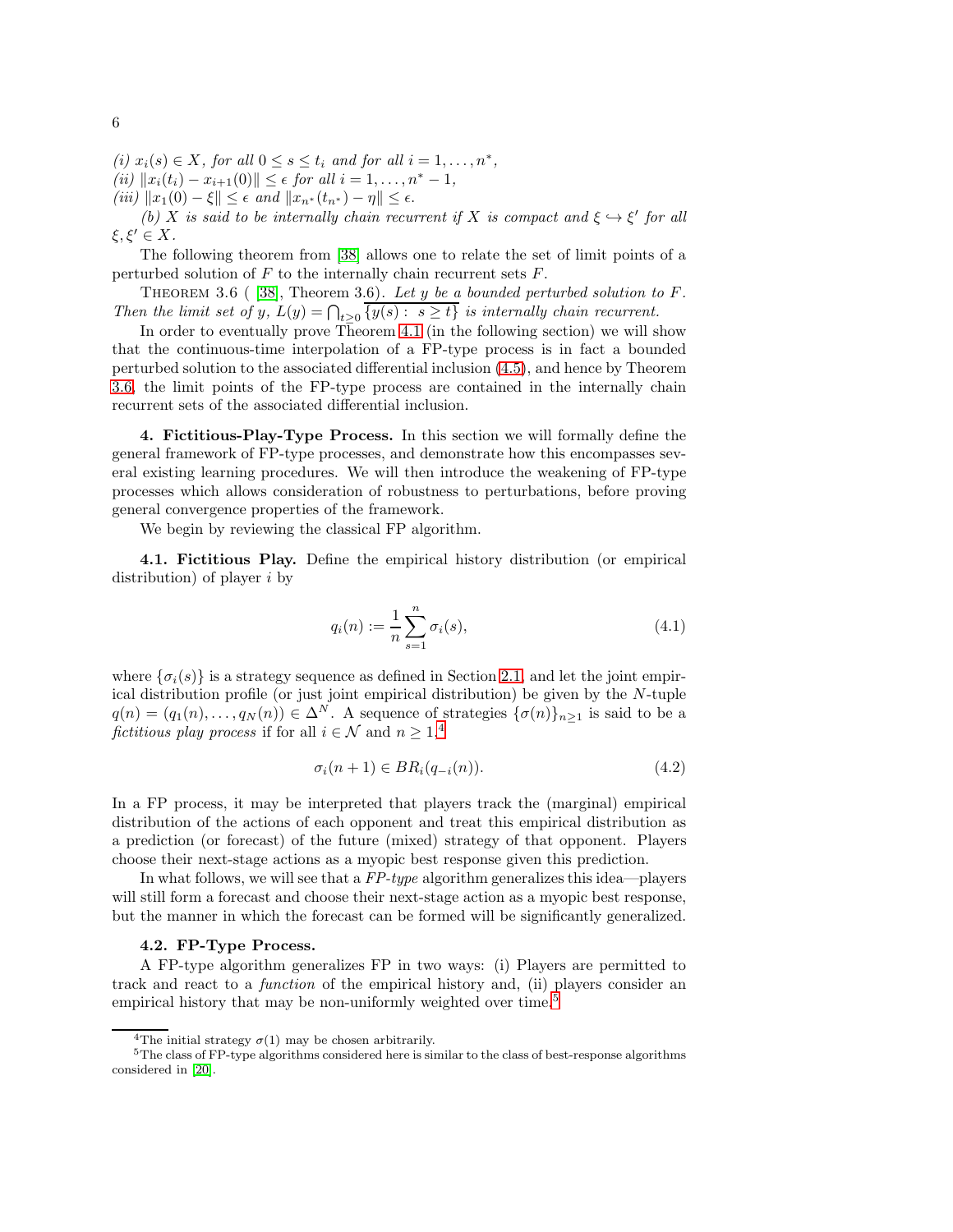In particular, let Z denote a compact subset of  $\mathbb{R}^m$  for some  $m \in \mathbb{N}_+$  where the information that players keep track of is assumed to live. We refer to Z as the observation space. Let

<span id="page-6-3"></span><span id="page-6-0"></span>
$$
g: \Delta(Y) \to Z
$$

be a map from the joint mixed strategy space to the observation space. We assume the following

<span id="page-6-2"></span>A. 2. The observation map g is uniformly continuous.

Let  $\{z(n)\}_{n\geq 1}$  be a sequence in Z that is defined recursively by letting  $z(1) \in Z$ be arbitrary and for  $n \geq 1$ 

$$
z(n + 1) = z(n) + \gamma(n) \left( g(\sigma(n + 1)) - z(n) \right), \tag{4.3}
$$

where  $\{\gamma(n)\}_{n\geq 1}$  is a predefined sequence of weights satisfying

A. 3.  $\lim_{n\to\infty} \gamma(n) = 0$ ,  $\sum_{n\geq 1} \gamma(n) = \infty$ . We refer to  $z(n)$  as the *observation* state (the state  $z(n)$  plays an analogous role to the empirical distribution  $q(n)$  in classical FP). In a FP-type algorithm, each player forms a prediction (or forecast) of the future behavior of opponents as a function of the observation state  $z(n)$ . In particular, for each player *i*, let  $f_i : Z \to \Delta(Y_{-i})$  be a function mapping from the observation state to a forecast of opponents strategies. We make the following assumption

A. 4. The forecast map  $f_i$  is continuous for each  $i \in \mathcal{N}$ .

Given  $f = (f_1, \ldots, f_N)$ , we define the best-response function  $BR_f : Z \to \Delta(Y)$ associated with a FP-type algorithm as  $BR_f(z) = \prod_{i=1}^{N} BR_i(f_i(z))$ , where  $BR_i$  is as defined in Section [2.](#page-2-1)

When players are engaged in repeated play, we say the sequence  $\{z(n)\}_{n\geq 1}$  is a FP-type process if each player's stage  $(n + 1)$  strategy is chosen as a myopic best response given their prediction of opponents strategies. That is,  $\sigma_i(n+1) \in$  $BR_i(f_i(z(n)))$ ,  $\forall i$ ,  $\forall n$ ; or equivalently in recursive form (see [\(4.3\)](#page-6-0))

$$
z(n + 1) - z(n) \in \gamma(n) \left( g(BR_f(z(n))) - z(n) \right).
$$

EXAMPLE 1. Classical FP is recovered by letting  $\gamma(n) = \frac{1}{n+1}$ , letting the observation space be given by  $Z = \Delta^N$ , letting  $g : \Delta(Y) \to \Delta^N$  with  $g(z) = (g_1(z), \ldots, g_N(z)),$ where  $g_i: \Delta(Y) \to \Delta(Y_i)$  is given by  $g_i(x) = \sum_{y_{-i} \in Y_{-i}} x(y_i, y_{-i})$ , and for each i letting  $f_i: \Delta^N \to \Delta(Y_{-i})$  with  $f_i(z) = (z_1, \ldots, z_{i-1}, z_{i+1}, \ldots, z_N)$ .

EXAMPLE 2. Joint Strategy FP [\[4\]](#page-18-7) is recovered by letting  $\gamma(n) = \frac{1}{n+1}$ , setting the observations space to be  $Z = \Delta(Y)$ , letting  $g : \Delta(Y) \to \Delta(Y)$  to be the identity function and letting  $f_i : \Delta(Y) \to \Delta(Y_{-i})$  be given by  $f_i(z) = \sum_{y_i \in Y_i} z(y_i, y_{-i}).$ 

EXAMPLE 3. Suppose all players use an identical action space given by  $Y_i =$  $\overline{Y}$ ,  $\forall i$ . In this case, Empirical Centroid FP (ECFP) [\[27\]](#page-19-8) is recovered by letting  $\gamma(n)$  =  $\frac{1}{n+1}$ , letting the observation space be given by  $Z = \Delta(\overline{Y})$ , letting  $g : \Delta(Y) \to \Delta(\overline{Y})$ be given by  $g(x) = N^{-1} \sum_{i=1}^{N} x_i$  where  $y_i \mapsto x_i(y_i) = \sum_{y_{-i} \in Y_{-i}} x(y_i, y_{-i})$ , and letting  $f_i: \Delta(\bar{Y}) \to \Delta(Y_{-i})$  be given by  $f_i(z) = (z, \ldots, z)$ , i.e., the  $(n-1)$ -tuple containing repeated copies of z. [6](#page-6-1)

We denote an instance of a FP-type algorithm as  $\Psi = (\{\gamma(n)\}_{n \geq 1}, g, (f_i)_{i=1}^n)$ .

<span id="page-6-1"></span> $6$ The ECFP algorithm is explored in more depth in Section [5](#page-10-0) in connection with the robustness result.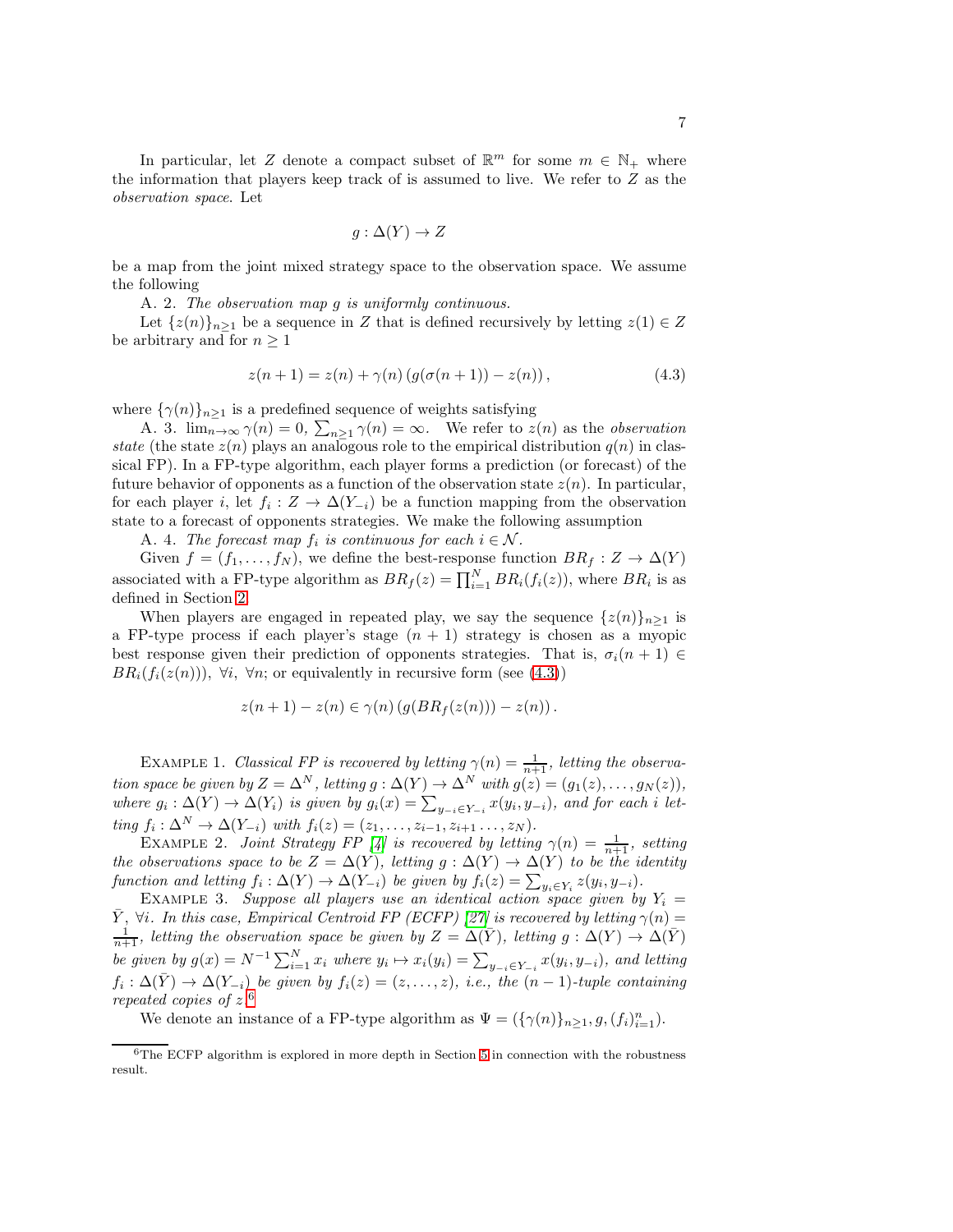4.3. Weakened Fictitious-Play-Type Process. In a FP-type algorithm it is assumed that players actions are always chosen as optimal (best response) strategies a strong assumption. In the spirit of [\[25,](#page-19-6) [26\]](#page-19-7), we wish to study the robustness of the convergence of a FP-type algorithm in a setting where agents may sometimes choose suboptimal actions. As we will see in later sections, this relaxation allows for a breadth of practical applications.

Formally, let the  $\epsilon$ -best response in this context be given by  $BR_{f,\epsilon}: Z \to \Delta(Y)$ , where  $BR_{f,\epsilon}(z) := \prod_{i=1}^{N} BR_{i,\epsilon}(f_i(z))$ , and where  $BR_{i,\epsilon_n}$  is as defined in [\(2.1\)](#page-3-5). Suppose that players choose their next-stage strategies as

<span id="page-7-4"></span><span id="page-7-3"></span>
$$
\sigma(n+1) \in BR_{f,\epsilon_n}(z(n)),\tag{4.4}
$$

where we assume the sequence  $\{\epsilon_n\}_{n\geq 1}$  satisfies

A. 5.  $\lim_{n\to\infty} \epsilon_n = 0$ . We refer to the sequence  $\{\epsilon_n\}_{n>1}$  in [\(4.4\)](#page-7-3) as a best*response perturbation.* We refer to a sequence of strategies  $\{\sigma(n)\}_{n>1}$  satisfying [\(4.4\)](#page-7-3) as a weakened FP-type process (cf.  $[25, 26]$  $[25, 26]$ ).

4.4. Main Theoretical Result: Robustness Property for FP-Type Process. The following theorem is the main theoretical result of the paper. It shows that if A. [2–](#page-6-2)A. [5](#page-7-4) are satisfied, then the set of limit points of a discrete-time FP-type process are contained in a chain-recurrent set of the associated differential inclusion

<span id="page-7-2"></span>
$$
\dot{z}(t) \in g(BR_f(z(t)) - z(t). \tag{4.5}
$$

<span id="page-7-1"></span>THEOREM 4.1. Let  $\Psi = (\{\gamma(n)\}_{n \geq 1}, g, (f_i)_{i=1}^n)$  be a FP-type algorithm. Assume that  $\Psi$  satisfies A. [2–](#page-6-2)A. [4.](#page-6-3) Assume that any best-response perturbation satisfies A. [5.](#page-7-4) Then a weakened FP-type process converges to the chain recurrent set of the associated differential inclusion  $(4.5)$ .

After proving the theorem, we give an example of how the theorem can be applied to study various notions of learning in the case of a particular FP-type algorithm (see Section [5\)](#page-10-0).

The proof of Theorem [4.1](#page-7-1) follows directly from the following lemma together with Proposition [1](#page-4-0) and Theorem [3.6.](#page-5-1) The lemma shows that for sufficiently small  $\epsilon$  the  $\epsilon$ -best responses are contained in the  $\delta$ -perturbations of BR for all z. While this is clearly true pointwise, the uniformity in  $z$  has not previously been shown. This observation was not made in [\[26\]](#page-19-7) and results in a gap in the proof presented there.

LEMMA 4.2. Let  $\epsilon_n \to 0$  as  $n \to \infty$ . Then there exists a sequence  $\delta_n \to 0$  such that  $BR_{f, \epsilon_n}(z) \subseteq BR_f^{\delta_n}(z)$  uniformly for  $z \in Z$ .

*Proof.* We work with the supremum norm on Z and  $\Delta(Y_i)$  throughout the proof. Fix an arbitrary  $\delta > 0$ . Following [\[39\]](#page-19-17), define the "stability set" of a (joint) action  $y \in Y$  as

<span id="page-7-0"></span>
$$
St(y) := \{ z \in Z : y_i \in BR_i(f_i(z)), \ \forall i \}.
$$

Note that the closer that z is to boundary of  $St(y)$ , the smaller that  $\epsilon$  must be to ensure that  $\epsilon$ -best responses place large mass on y, and hence are  $\delta$ -perturbations of y BR(z). To gain the uniform inclusion of the  $\epsilon$ -best responses in the  $\delta$ -perturbations we consider the interior of the sets  $St(y)$  separately from neighbourhoods of boundaries of the stability sets. To this end, extend the stability set concept to sets of actions  $T \subseteq Y$  by defining

$$
St(T) := \bigcap_{y \in T} St(y)
$$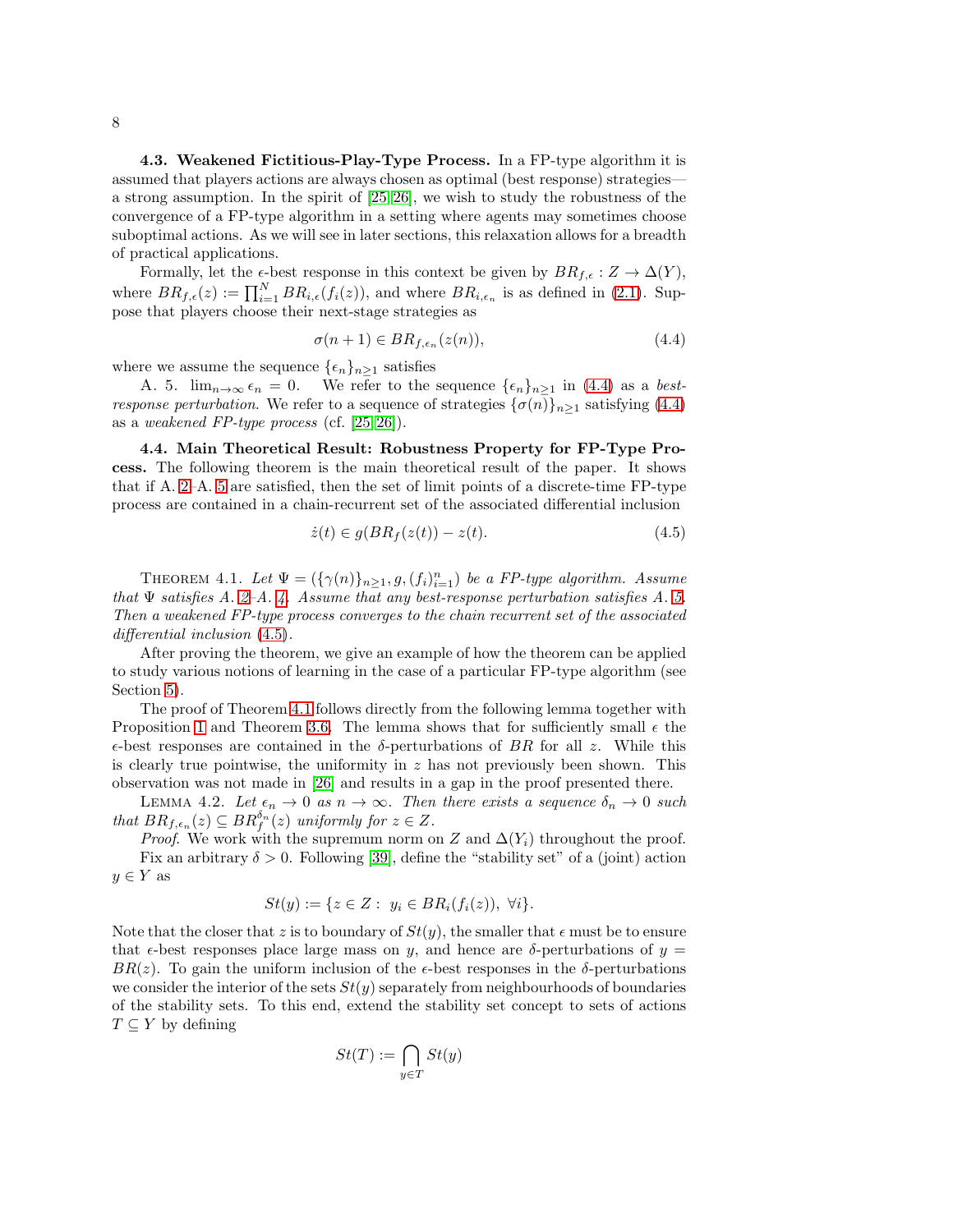to be the set of  $z \in Z$  such that all actions  $y \in T$  are best responses to z. In what follows, we will use the stability sets  $St(T)$  to construct a finite cover  $\{D(T)\}_{T\subset Y}$  of Z such that  $BR(f(z)) \subseteq T$  for each  $z \in D(T)$ . This allows us to show that  $\epsilon$ -best responses to elements in  $D(T)$  place most of their mass on T, and in particular it can be shown that for each set  $D(T) \subseteq Z$  there holds

$$
BR_{f,\epsilon}(z) \subseteq BR_f^{\delta}(z), \text{ for all } z \in D(T)
$$
\n(4.6)

for all  $\epsilon$  sufficiently small. Since the cover is finite, we can show that in fact

<span id="page-8-1"></span><span id="page-8-0"></span>
$$
BR_{f,\epsilon}(z) \subseteq BR_f^{\delta}(z), \text{ for all } z \in Z
$$
 (4.7)

holds for all  $\epsilon$  sufficiently small. (We note, however, that we proceed along a slightly more direct route, showing [\(4.7\)](#page-8-0) without directly verifying [\(4.6\)](#page-8-1).)

To this end, note that by the upper hemicontinuity of  $BR_i$  and continuity of  $f_i$ , we have that  $St(y)$  and  $St(T)$  are closed sets. For any  $\eta > 0$  and any  $T \subseteq Y$ , let  $B(St(T), \eta)$  be the open ball of radius  $\eta$  about  $St(T)$  which is empty if  $St(T)$  is empty. Let  $M = \prod_{i \in \mathcal{N}} |Y_i|$  and for each  $k \in \{1, 2, ..., M\}$  let  $\mathcal{T}^k$  be the collection of all subsets  $T \subseteq Y$  such that  $|T| = k$ . For the tuple  $\eta_{>k} = (\eta_{k+1}, \dots, \eta_M)$  define the "exclusion set"

$$
E^k(\eta_{>k}) := \bigcup_{\kappa=k+1}^M \bigcup_{T \in \mathcal{T}^{\kappa}} B(St(T), \eta_{\kappa})
$$

to be the set of  $z \in Z$  that are close to any stability sets  $St(T)$  with  $|T| > k$ , where close is measured by the tuple  $\eta_{>k}$ .

We now work recursively from  $k = M$  down to  $k = 1$ . Start by letting  $\eta_M = \delta$ and let

$$
D(Y) := B(St(Y), \eta_M).
$$

Now let  $k \in \{1, ..., M-1\}$  and suppose  $\eta_{>k}$  is given. Suppose  $T \in \mathcal{T}^k$ , and let  $\tilde{T} \subseteq Y$ such that  $\tilde{T} \nsubseteq T$ . Then  $|T \cup \tilde{T}| > k$ , so by the definition of  $E^k(\eta_{>k})$  we have that  $St(T) \cap St(\tilde{T}) = St(T \cup \tilde{T}) \subseteq E^k(\eta_{>k}).$  Therefore  $St(T) \cap St(\tilde{T}) \cap E^k(\eta_{>k})^c = \emptyset.$ Since  $E^k(\eta_{>k})$  is open by definition, the complement is closed. Therefore the sets  $St(T) \cap E^{k}(\eta_{>k})^c$  and  $St(\tilde{T})$  are disjoint compact sets and either have a minimal separating distance or at least one is empty. We can therefore fix an  $\eta_k$  such that, for each  $T \in \mathcal{T}^k$ ,

$$
D(T) := B(St(T), \eta_k) \cap E^k(\eta_{>k})^c
$$

is separated from

- 1.  $St(\tilde{T})$  for all  $\tilde{T} \subseteq Y$  such that  $\tilde{T} \nsubseteq T$ , and
- 2.  $D(\tilde{T})$  for all  $\tilde{T} \in \mathcal{T}^k$  with  $\tilde{T} \neq T$ .

Iterating this reasoning down to  $k = 1$  defines the full set of  $\eta_k$  values as well as  $D(T)$ for all  $T \subseteq Y$  with  $T \neq \emptyset$ .

We now show that the sets  $\{D(T)\}_{T\subset Y}$  partition Z. By definition we have that  $D(Y) = B(St(Y), \eta_M)$ ; using a backwards induction argument one may verify that

<span id="page-8-2"></span>
$$
\bigcup_{k=1}^{M} \bigcup_{T \in \mathcal{T}^k} D(T) = \bigcup_{k=1}^{M} \bigcup_{T \in \mathcal{T}^k} B(St(T), \eta_k). \tag{4.8}
$$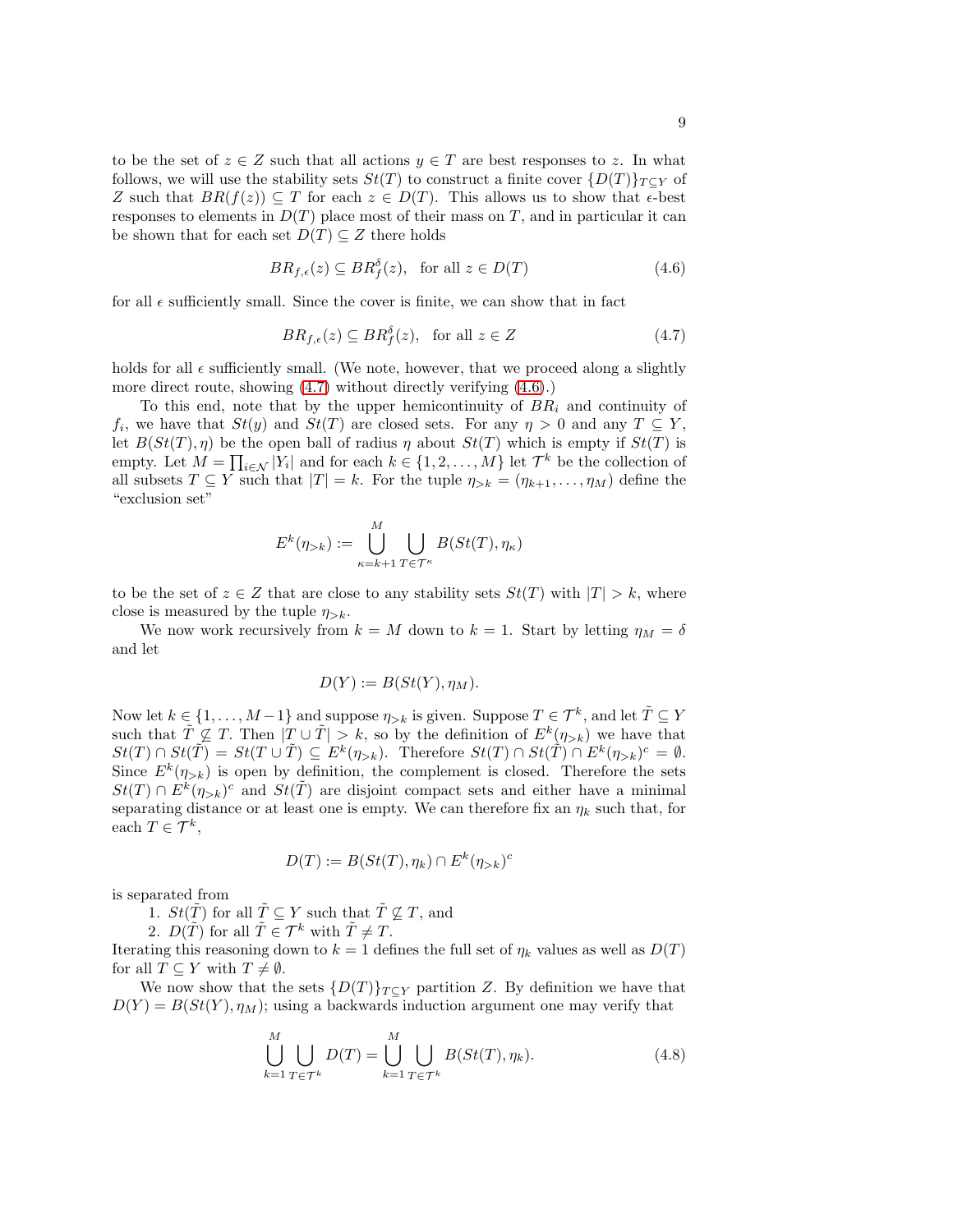Hence,  $Z = \bigcup_{T \subseteq Y} St(T) \subseteq \bigcup_{T \subseteq Y} D(T) \subseteq Z$ , where the equality holds because there exists a best response to any  $z \in Z$ , and the first containment holds by [\(4.8\)](#page-8-2). Furthermore, by property 2) above (and the fact that, by construction,  $D(T) \cap D(T) =$  $\emptyset$  for  $|T| \neq |T|$ ) we have that  $D(T) ∩ D(T) = \emptyset$ ,  $\forall T, T \subseteq Y$ ,  $T \neq T$ . Hence the sets  ${D(T)}_{T\subseteq Y}$  partition Z.

We wish to show that for  $z \in D(T)$ , the  $\epsilon$ -best responses place most of their mass on elements in T. To this end, let  $T \in \mathcal{T}^k$  for arbitrary  $1 \leq k \leq M$ , and let  $\overline{D}(T)$  be the closure of  $D(T)$ . We claim that if  $z \in \overline{D}(T)$ , then all pure strategy best responses to z are contained in T. To see this, suppose contrariwise that  $z \in D(T)$  has a pure strategy best response not contained in T. Then  $z \in St(T)$  for some  $T \nsubseteq T$ , which violates Property 1) above.

Now define, for  $z \in Z$ , the set  $T(z)$  to be the  $T \subseteq Y$  such that  $z \in D(T)$ . Also define  $T_i(z) := \{y_i \in Y_i : (y_i, y_{-i}) \in T(z) \text{ for some } y_{-i} \in Y_{-i}\}\)$ , so that all of Player i's pure strategy best responses to  $z \in Z$  are contained in  $T_i(z)$ . Thus, for  $z \in D(T)$ , for each i there exists a  $\xi_{i,\delta}(z) > 0$  such that

$$
\max_{y_i \in Y_i} U_i(\mathbf{1}_{y_i}, f(z)) - \max_{\tilde{y}_i \notin T_i(z)} U_i(\mathbf{1}_{\tilde{y}_i}, f(z)) = \xi_{i,\delta}(z).^\mathbf{7}
$$

Since  $\bar{D}(T)$  is compact and  $U_i$  (and hence  $\xi_i$ ) is continuous, we get  $\inf_{p \in \bar{D}(T)} \xi_{i,\delta}(z) > 0$ ,  $\forall i$ . Since there are finitely many  $T \subseteq Y$  and  $i \in \mathcal{N}$ , there exists a  $\xi_{\delta} > 0$  such that for

each i and  $z \in Z$ ,  $\max_{y_i \in Y_i} U_i(\mathbf{1}_{y_i}, f_i(z)) - \max_{\tilde{y}_i \notin T_i(z)} U_i(\mathbf{1}_{\tilde{y}_i}, f_i(z)) \geq \xi_{\delta}$ . We have shown that for any i and any z, any action not in  $T_i(z)$  receives utility less than the best response by at least an amount  $\xi_{\delta}$ .

Invoking the linearity of  $z_i \mapsto U_i(z_i, z_{-i})$ , it follows that for  $z \in Z$ , for each i, an  $\epsilon$ -best response to z can put probability at most  $\epsilon/\xi_{\delta}$  on actions not in  $T_i(z)$ . That is, for any  $z \in Z$  and for any  $i \in \mathcal{N}$ ,

$$
BR_{i,\epsilon}(f_i(z)) \subseteq \Big\{ x_i \in \Delta(Y_i) : \sum_{y_i \in T_i(z)} z_i(y_i) \geq 1 - \frac{\epsilon}{\xi_{\delta}} \Big\}.
$$

Let  $\epsilon \le \min\{\delta \xi_\delta, \delta\}$  and let  $x \in BR_{f,\epsilon}(z)$ . By the above, x is a distance at most  $\delta$  from a strategy  $x'$  which places all its mass on  $T(z)$ . Simultaneously, by the construction of  $D(T)$ , z is a distance at most  $\delta$  from the set  $St(T(z))$ ; i.e., there exists  $a \, z' \in St(T(z))$  such that  $d(z, z') \leq \delta$ . By the definition of the stability set, we have  $x' \in BR_f(z')$ . This shows that  $x \in BR_f^{\delta}(z)$ . Since z was arbitrary, and this holds for any  $x \in BR_{f,\epsilon}(z)$  we have  $BR_{f,\epsilon}(z) \subseteq BR_{f}^{\delta}(z)$ , for all  $z \in Z$ . Since this holds for any  $\epsilon \le \min\{\delta\xi_\delta,\delta\}$ , it follows that for any sequence  $\epsilon_n \to 0$  there exists a sequence  $\delta_n \to 0$  such that  $BR_{f, \epsilon_n}(z) \subseteq BR_f^{\delta_n}(z)$  for any  $z \in Z$ .

We now prove Theorem [4.1.](#page-7-1)

Proof. By assumption, players choose their strategies according to [\(4.4\)](#page-7-3). Applying [\(4.3\)](#page-6-0) we get the recursive form  $\gamma(n)^{-1}(z(n+1)-z(n)) \in g(BR_{f,\epsilon_n}(z(n))) - z(n)$ , where  $\epsilon_n \to 0$ . By Lemma [4.2,](#page-7-0) we know that  $\gamma(n)^{-1}(z(n+1)-z(n)) \in g(BR_f^{\delta_n}(z(n))) - z(n)$ for some sequence  $\delta_n \to 0$ . Let  $F : Z \rightrightarrows Z$  be given by  $F(z) = g(BR_f(z)) - z$ . Since g is uniformly continuous, the previous equation implies that  $\gamma(n)^{-1}(z(n+1)$  $z(n)$ )  $\in F^{\eta_n}(z(n))$  for some sequence  $\eta_n \to 0$ . By Proposition [1,](#page-4-0) the continuoustime interpolation of  $\{z(n)\}_{n\geq 1}$  is a bounded perturbed solution to the associated differential inclusion [\(4.5\)](#page-7-2). The result then follows by Theorem [3.6.](#page-5-1)  $\square$ 

<span id="page-9-0"></span><sup>&</sup>lt;sup>7</sup>For completeness we emphasize that  $\xi_{i,\delta}$  is in fact a function of  $\delta$ , as well as z.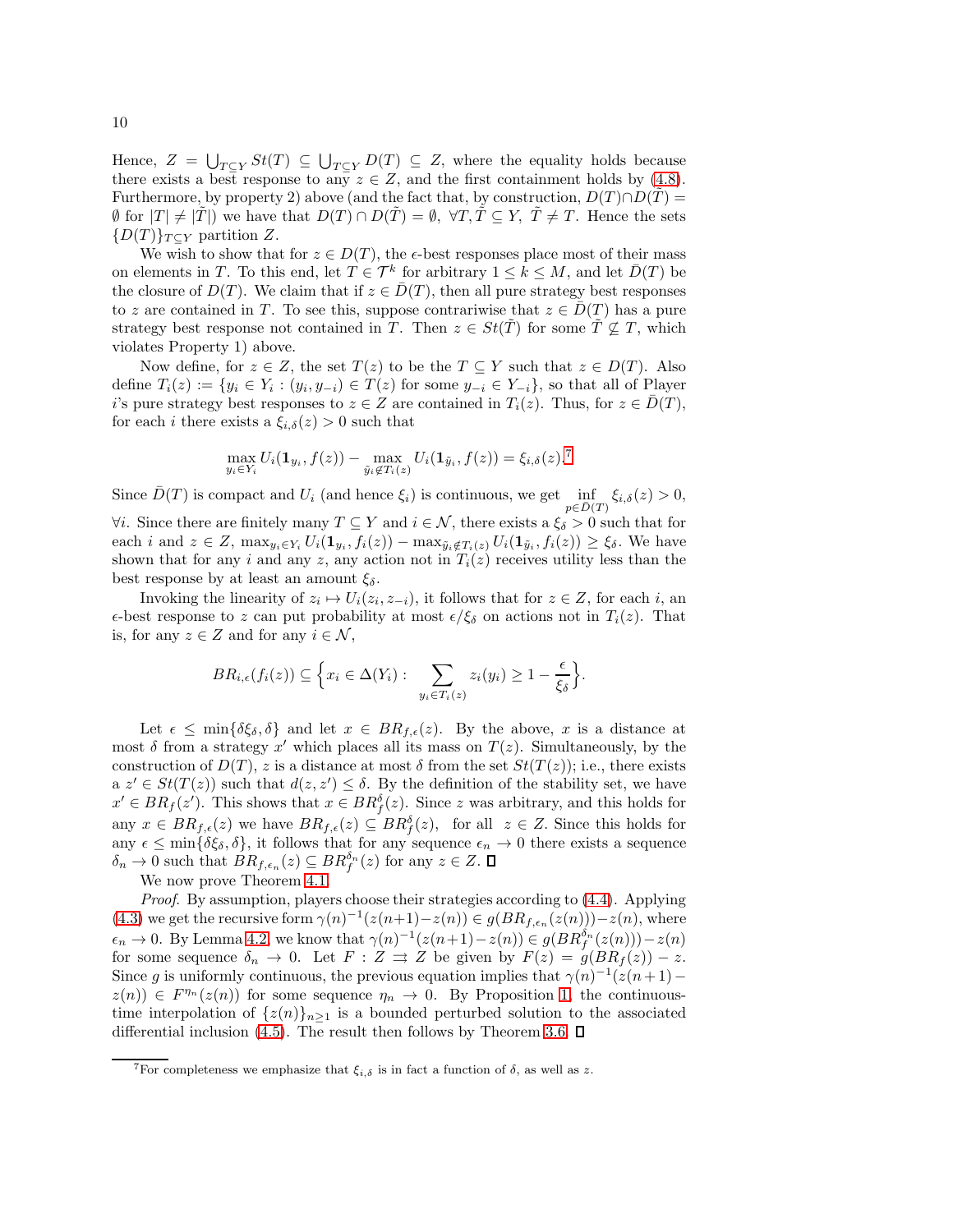An important consequence of Theorem [4.1](#page-7-1) is that, if one wishes to show convergence of a FP-type algorithm to some equilibrium set, one need only verify that the associated chain recurrent set is contained in the equilibrium set.

This has been shown, for example, with the set of NE and classical FP in potential games [\[38\]](#page-19-16), two-player zero-sum games [\[40\]](#page-19-18), and generic  $2 \times m$  games [\[14\]](#page-18-8). Thus, the following important result ( [\[26\]](#page-19-7), Corollary 5) may also be seen as a consequence of Theorem [4.1.](#page-7-1) As this result will arise in the subsequent discussion, we find it convenient to state it here.

<span id="page-10-4"></span>COROLLARY 1 ( [\[26\]](#page-19-7), Corollary 5). Let  $\Gamma$  be a potential game, two-player zero-sum game, or generic  $2 \times m$  game. Assume that any best-response perturbation satisfies A. [5.](#page-7-4) Then the corresponding FP process converges to the set of NE in the sense that  $\lim_{n\to\infty} d(q(n), NE) = 0.$ 

<span id="page-10-0"></span>5. Example: Empirical Centroid Fictitious Play. In classical FP each player i is required to track the marginal empirical distribution  $z_i$ ,  $i \neq i$  of every other player (see  $(4.2)$ ). The memory size of this vector (that must be tracked by each player) grows linearly with the number of players. In large-scale settings it can be impractical for players to track such a large quantity of information.

In this section we consider a variant of FP in which players only track an aggregate statistic which preserves some (though not necessarily all) of the relevant information about the game action history. In the spirit of a FP-type algorithm, players form a prediction of the future behavior of opponents using the aggregate statistic.

In order to ensure the process is well defined, assume that  $8$ 

A. 6. All players use an identical action space  $\overline{Y}$ ; i.e.,  $Y_i = \overline{Y}$ ,  $\forall i$ . Moreover, all players use an identical permutation-invariant utility function. More details regarding this class of games and the manner in which this assumption can be weakened can be found in [\[27\]](#page-19-8).

In ECFP, players track and best respond to the *empirical centroid distribution*  $\bar{q}(n) \in \Delta^N$ , defined as  $\bar{q}(n) := \frac{1}{N} \sum_{i=1}^N q_i(n)$ , where  $q_i(n)$  is as defined in [\(4.1\)](#page-5-5). In particular, each player  $i$  chooses their next-stage strategy according to the rule

<span id="page-10-3"></span><span id="page-10-2"></span>
$$
\sigma_i(n) \in BR_i(\bar{q}_{-i}(n-1)),\tag{5.1}
$$

where  $\bar{q}_{-i}(n) \in \Delta(Y_{-i})$  is given by  $\bar{q}_{-i}(n) := (\bar{q}(n), \ldots, \bar{q}(n)),$  i.e., the  $(n-1)$ -tuple containing repeated copies of  $\bar{q}(n)$ .

Two notions of learning have been studied for ECFP. Note that both use ECFP dynamics, but achieve different learning results by using different observation spaces. Below, we briefly review each notion in the context of the robustness result.

In order to study the first notion of learning we make the following assignments to terms from Section [4.](#page-5-0) Let  $\gamma(n) = \frac{1}{n+1}$ , let  $Z = \Delta(\bar{Y})$ , let  $g : \Delta(Y) \to \Delta(\bar{Y})$ be given by  $g(z) = N^{-1} \sum_{i=1}^{N} z_i$ , where  $y_i \mapsto z_i(y_i) = \sum_{y_{-i} \in Y_{-i}} z_i(y_i, y_{-i})$ , and let  $f_i: \Delta(\bar{Y}) \to \Delta(Y)$  be given by  $f_i(x) = (x, \ldots, x)$ , i.e., the  $(n-1)$ -tuple containing repeated copies of  $x$ . Note that the induced dynamics comport with  $(5.1)$ .

For strategies  $p \in \Delta^N$ , we define the set of *consensus Nash equilibria* (CNE) by  $CNE := \{p \in NE: p_1 = \ldots = p_N\}.$  Define  $\overline{CNE} := \{\bar{p} \in \Delta(\bar{Y}): p = (\bar{p}, \ldots, \bar{p})\in$  $NE$ , and note that a strategy  $p \in \Delta^N$  is a CNE if and only if there exists a  $\bar{p} \in \overline{CNE}$ such that  $p = (\bar{p}, \ldots, \bar{p}).$ 

<span id="page-10-1"></span><sup>&</sup>lt;sup>8</sup>For the ease in exposition, ECFP is presented here in its most basic form. A more general form of ECFP is discussed in [\[27\]](#page-19-8) where this assumption may be relaxed.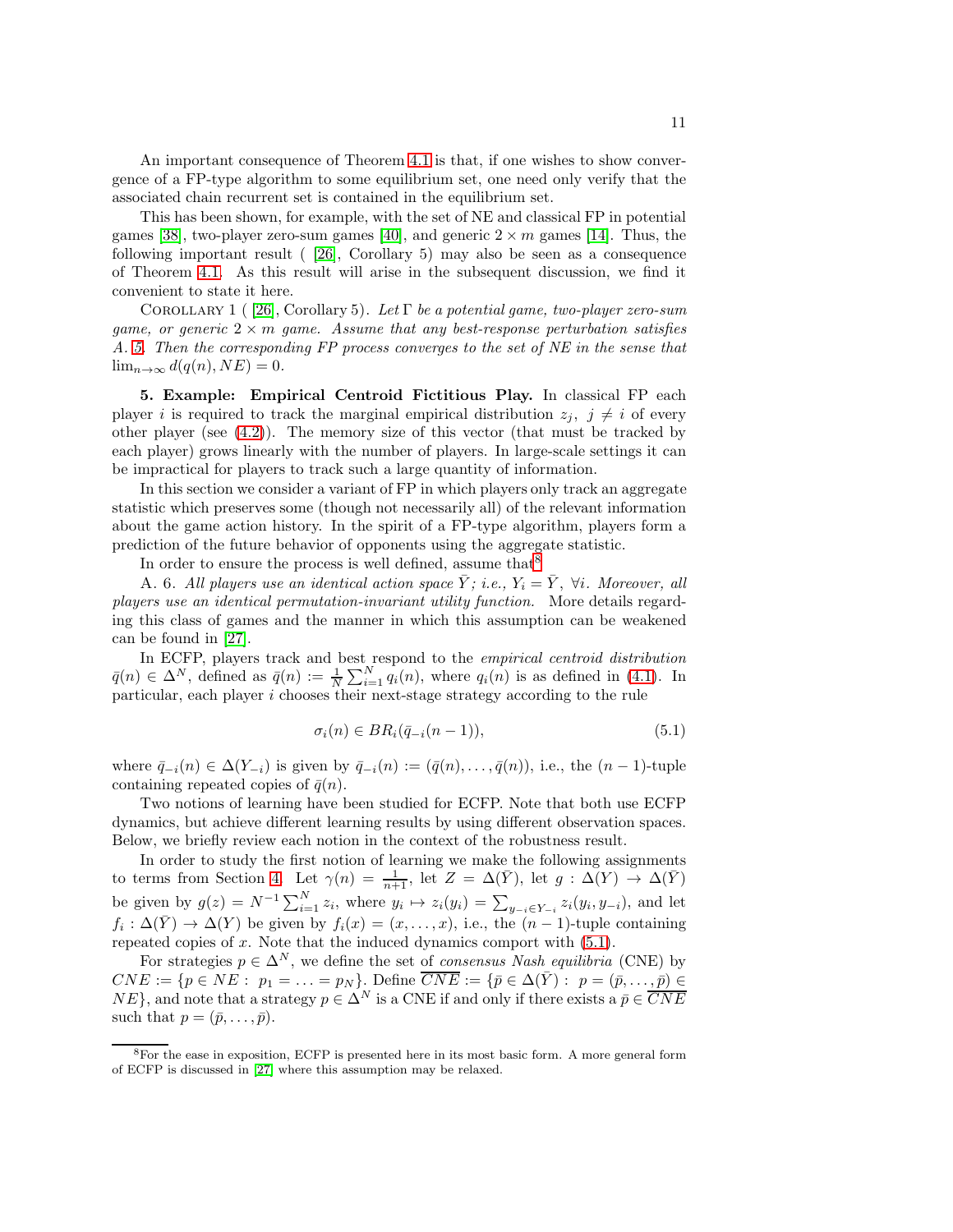It has been shown in [\[41\]](#page-19-19) that the chain recurrent sets of the associated differential inclusion [\(4.5\)](#page-7-2) are contained in the  $\overline{CNE}$  set. We thus obtain the following corollary to Theorem [4.1:](#page-7-1)

COROLLARY 2. Let  $\Gamma$  satisfy A. [6.](#page-10-3) Suppose players are engaged in a repeated play process on  $\Gamma$  and choose their next stage actions according to the rule [\(5.1\)](#page-10-2). Then players learn CNE strategies in the sense that  $\lim_{n\to\infty} d(z(n), \overline{CNE}) = 0$ , or equivalently  $\lim_{n\to\infty} d(z^N(n), CNE) = 0$  where  $z^N(n) = (z(n), \ldots, z(n))$  is the Ntuple containing repeated copies of  $z(n)$ .

In order to study the second notion of learning we let  $\gamma(n) = \frac{1}{n+1}$ , let  $Z = \Delta^N$ , let  $g: \Delta(Y) \to \Delta^N$  be given by  $g(z) = (g_1(z), \ldots, g_N(z)),$  where  $g_i: \Delta(Y) \to \Delta(\overline{Y})$ with  $g_i(z) = \sum_{y_{-i} \in Y_{-i}} z(y_i, y_{-i})$ , and let  $f_i : \Delta^N \to \Delta(Y)$  be given by  $f_i(z) =$  $\prod_{i=1}^N \bar{z}_i$ , where  $\bar{z}_i(y_i) = N^{-1} \sum_{j=1}^N z_j(y_i)$ ,  $y_i \in \bar{Y}$ . Note that the induced dynamics again comport with [\(5.1\)](#page-10-2). In this case, note that the observation state lives in  $\Delta^N$ and corresponds to the standard time-averaged empirical distribution familiar from classical FP.

For a strategy  $p = (p_1, \ldots, p_N) \in \Delta^N$ , define  $\bar{p} := N^{-1} \sum_{i=1}^N p_i \in \Delta(\bar{Y})$ , and define  $\bar{p}_{-i} := \prod_{j \neq i} \bar{p} \in \Delta(Y_{-i})$ . Let the set of *Mean-Centric Equilibria* be defined by  $MCE := \{ p \in \Delta^N : U_i(p_i, \bar{p}_{-i}) \geq U_i(p'_i, \bar{p}_{-i}), \ \forall p'_i \in \Delta(\bar{Y}) \}.$  It has been shown in [\[41\]](#page-19-19) that the chain recurrent sets of the associated differential inclusion [\(4.5\)](#page-7-2) are contained in the set of MCE. Invoking Theorem 1 we obtain a second mode of learning as stated in the following corollary.

COROLLARY 3. Let  $\Gamma$  satisfy A. [6.](#page-10-3) Suppose players are engaged in a repeated play process on  $\Gamma$  and choose their next stage actions according to the rule [\(5.1\)](#page-10-2). Then players learn MCE strategies in the sense that  $\lim_{n\to\infty} d(z(n),MCE) = 0$ .

<span id="page-11-0"></span>6. Application: Distributed Implementation of a FP-Type Algorithm. In the formulation of FP, as well as the FP-type algorithm, it is implicitly assumed that each agent has instantaneous access to all information required to compute her next-stage action. For example, in classical FP (Section [4.1\)](#page-5-6) each agent is assumed to have perfect knowledge of the empirical distribution  $q(n)$  (see [\(4.1\)](#page-5-5)) in order to choose an action in stage  $n + 1$ . This assumption can be impractical in large-scale settings where physical limitations may hinder agents' ability to directly communicate with one another.

One approach to mitigate this problem is to assume that agents are equipped with an overlaid communication graph through which information may be gradually disseminated through the course of the learning process [\[27,](#page-19-8) [33,](#page-19-20) [42\]](#page-19-21). In particular, suppose the following assumption holds:

A. 7. Agents may observe only their own actions. However, agents are equipped with a (possibly sparse) interagent communication graph  $G = (\mathcal{V}, \mathcal{E})$ . Agents may exchange information with neighboring agents (as defined by the graph  $G$ ) once per iteration of the repeated play.

Within this framework, agents engaged in a FP-type process may not have perfect knowledge of the observation state  $z(n)$ . Instead, let  $\hat{z}^i(n)$  be an estimate that agent i maintains of  $z(n)$ .

A prototypical distributed implementation of a FP-type algorithm is given below.

6.1. Distributed FP-Type Algorithm.

Initialize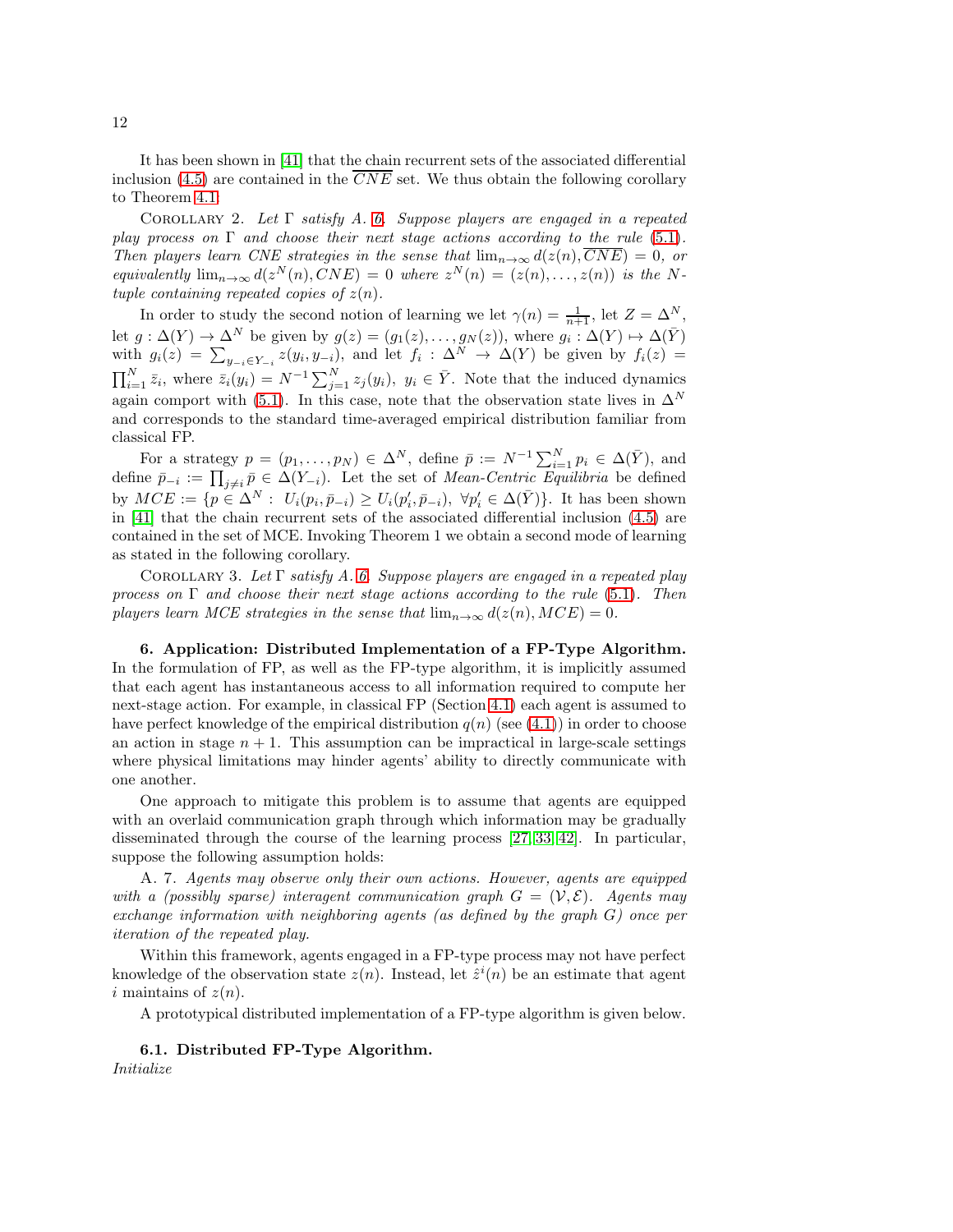(i) Initialize the state estimate  $\hat{z}^i(1)$ . Let players choose an arbitrary initial action.

### Iterate  $(n \geq 1)$

(ii) Each agent i chooses a next-stage strategy according to the rule  $\sigma_i(n+1) \in$  $BR_i(f_i(\hat{z}^i(n))$ , where  $f_i(\cdot)$  satisfies A. [4.](#page-6-3) The (true) observation state at time  $(n+1)$ is given by  $z(n + 1) = z(n) + \gamma(n) (g(\sigma_i(n+1)) - z(n))$ . (It is not assumed that players have knowledge of  $(z(n))$ .)

(iii) Each agent i may engage in one round of information exchange with neighboring agents (as defined by G) and update their estimate  $\hat{z}^i(n+1)$  using the information obtained.

6.2. Discussion. Analysis of the the above algorithm prototype reveals that step (ii) may be seen as a best response perturbation (this follows from the Lipschitz continuity of  $U_i$ ). It is straightforward to show that if  $\|\hat{z}^i(n) - z(n)\| \to 0$ ,  $\forall i$ , as  $n \to \infty$  then A. [5](#page-7-4) holds, and hence the process falls under the purview of Theorem [4.1.](#page-7-1)

This has been applied, for example, in order to develop distributed implementations of FP and ECFP [\[27\]](#page-19-8) where the update of the empirical distribution estimate in step (iii) is carried out using a type of (synchronous) consensus recursion [\[28\]](#page-19-14). We note, however, that the convergence results for the distributed algorithms in [\[27\]](#page-19-8) relies on an alternative form of the robustness property which required strong assumptions. In particular, it was required that error in players estimates decay as  $||\hat{z}^i(n) - z(n)|| = O(\frac{\log t}{t^r}), r > 0.$ 

The robustness result in this paper relies on the significantly weaker assumption that  $\|\hat{z}^{i}(n) - z(n)\| \to 0$  (cf. A. [5\)](#page-7-4); in particular, the rate at which this goes to zero does not matter.

The protocol used to form the estimate  $\hat{z}^i(n)$  in step (iv) is intentionally crafted to be broad in order to emphasize that a wide variety of information dissemination protocols may be used. Using the more powerful robustness result of this paper one may extend the approach of [\[27\]](#page-19-8), demonstrating convergence of distributed implementations of FP-type algorithms in settings where players use more realistic communication protocols—e.g., asynchronous gossip [\[28\]](#page-19-14) (cf., Section [7\)](#page-12-0), a communication framework in which the communication graph suffers from random link dropouts [\[43\]](#page-19-22), or otherwise changing topology [\[44\]](#page-19-23).

<span id="page-12-0"></span>7. Application: Asynchronous Implementation of Fictitious Play. The classical FP algorithm [\(4.2\)](#page-5-4) implicitly assumes a form of global synchronization. In particular, note that each agent must choose their stage n action before any other agent chooses their stage  $(n + 1)$  action. In practice, such synchronization is often infeasible in large-scale distributed systems.

In this section we use the robustness result to study a variant of FP in which agents are permitted to act in an asynchronous manner. While asynchronous learning schemes would usually be analysed using asynchronous stochastic approximation (e.g. [\[35\]](#page-19-24)) we show in this section that asynchronicity can be handled in a more straightforward manner by simply using our robustness results. In particular, using Theorem [4.1](#page-7-1) we develop a mild sufficient condition under which an "asynchronous FP process" can be shown to converge to the set of NE in the same sense as classical FP.

<span id="page-12-1"></span><sup>&</sup>lt;sup>9</sup>The initialization of  $\hat{z}^i(n)$  may be subject to some conditions depending on the particular information dissemination scheme used [\[27,](#page-19-8) [28\]](#page-19-14). See discussion below for more details.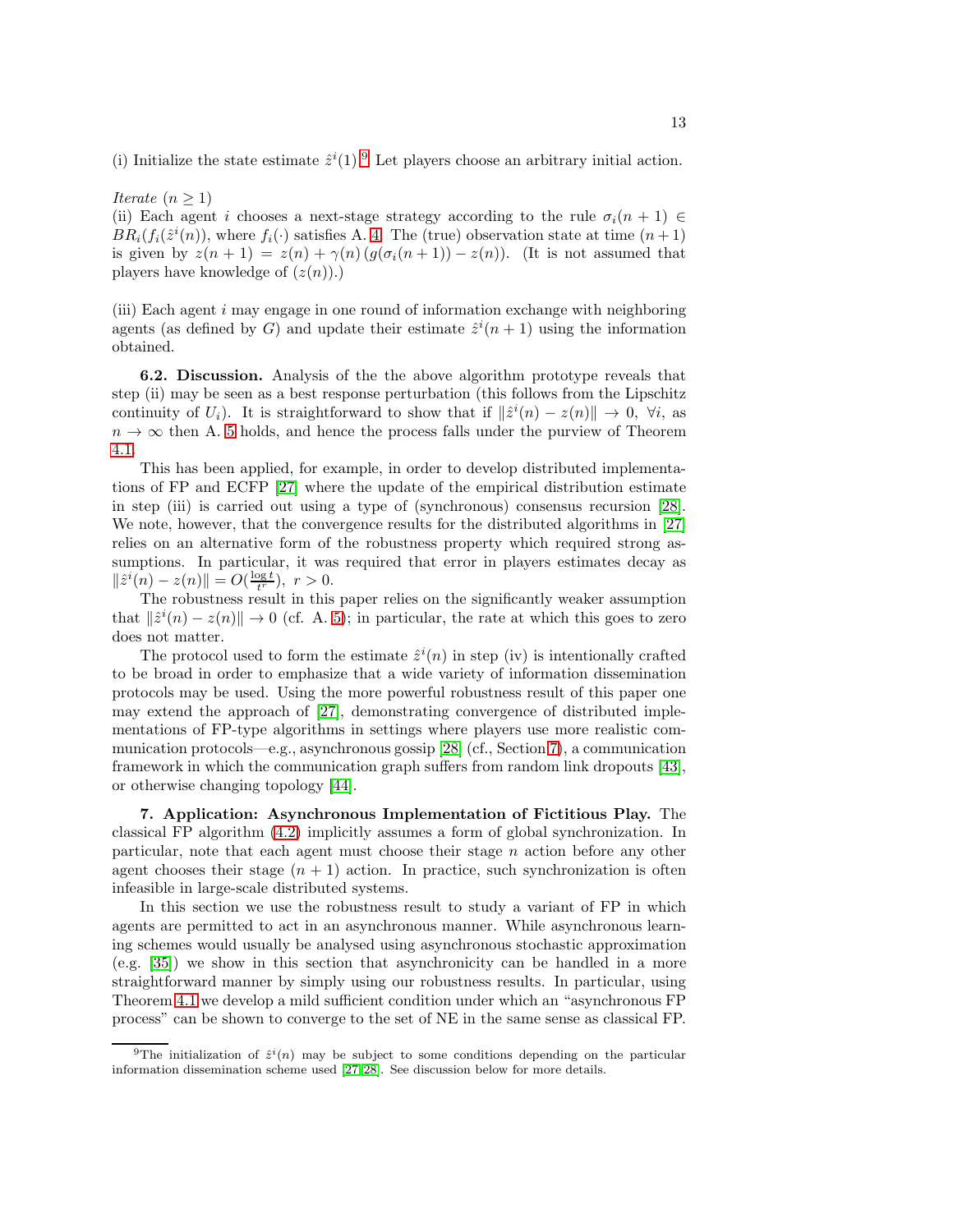The initial model of asynchronous FP that we study in Section [7.2](#page-13-0) is somewhat abstract—it is this feature that allows us to capture a broad range of asynchronous processes. After introducing this model and proving convergence results (Section [7.2\)](#page-13-0), we then provide simple examples of highly practical real world models that readily fall within this framework (Sections [7.3-](#page-15-0)[7.5\)](#page-17-0).

We begin by introducing the notion of asynchronous repeated play learning—a slight modification of classical repeated play introduced in Section [2.1.](#page-3-4)

7.1. Asynchronous Repeated Play Learning. In order to model asynchrony, we consider an extension of the classical repeated play framework of Section [2.1](#page-3-4) in which players may be "active" in some rounds and "idle" in others.

Let  $n \in \mathbb{N}$ , and let  $\{X_i(n)\}_{n\geq 1}$ , be a sequence of (deterministic or random) variables  $X_i(n) \in \{0,1\}$  indicating the rounds in which player i is active. Let  $N_i(n)$ count the number of rounds in which player  $i$  has been active up to and including time *n*; i.e.,  $N_i(n) := \sum_{s=1}^n X_i(s)$ . Let  $\sigma_i(n)$  represent the strategy chosen by player i in round n. Let the empirical distribution of player i be defined in this setting as  $q_i(n) := \frac{1}{N_i(n)} \sum_{s=1}^n \sigma_i(s) X_i(s).$ 

<span id="page-13-0"></span>7.2. Fictitious Play with Asynchronous Updates. Within the generalized repeated-play framework given above, we say a sequence of strategies  ${\{\sigma(n)\}}_{n>1}$  is a FP process with asynchronous updates (or asynchronous FP process) if for  $n \geq 1$ ,<sup>[10](#page-13-1)</sup>

<span id="page-13-5"></span><span id="page-13-3"></span>
$$
\sigma_i(n+1) \in \begin{cases} BR_i(q_{-i}(n)) & \text{if } X_i(n+1) = 1, \\ \sigma_i(n) & \text{otherwise.} \end{cases}
$$
\n(7.1)

This models a scenario in which each player i may update her action in round  $(n+1)$ according to traditional best-response dynamics only if  $X_i(n + 1) = 1$ ; otherwise, the action of player  $i$  persists from the previous round.  $^{\rm 11}$  $^{\rm 11}$  $^{\rm 11}$ 

As a consequence of Corollary [1,](#page-10-4) the following assumption is sufficient (to be shown) to ensure that the FP process defined in [\(7.1\)](#page-13-3) leads to NE learning in potential games:

<span id="page-13-4"></span>A. 8. (i) For each i there holds  $\lim_{n\to\infty} N_i(n) = \infty$ ; (ii) for all i, j there holds,  $\lim_{n\to\infty}\frac{N_i(n)}{N_j(n)}=1$ . Part (i) in the above assumption ensures that players are active in infinitely many rounds. Part (ii) ensures that the number of actions taken by each player remain relatively close; effectively (ii) ensures that players obtain a weak form of synchronization.

The following theorem is the main theoretical result of this Section. It shows that under the above assumption, FP with asynchronous updates achieves NE learning. It will be shown to follow as a consequence of the robustness result.

THEOREM 7.1. Let  $\Gamma$  be a potential game. Let the action sequence  $\{\sigma(n)\}_{n\geq 1}$ be determined according to a FP process with asynchronous updates and assume A. [8](#page-13-4) holds. Then players learn NE strategies in the sense that  $\lim_{n\to\infty} d(q(n), NE) = 0$ .

In order to prove Theorem [7.1](#page-13-5) we will study an underlying (synchronous) FP process that is embedded in the asynchronous FP process defined in [\(7.1\)](#page-13-3). We begin by presenting some additional definitions that allow us to study the embedded process.

<span id="page-13-1"></span><sup>&</sup>lt;sup>10</sup>Let  $X_i(1) = 1$ ,  $\forall i$  and let the initial action  $\sigma_i(1)$  be chosen arbitrarily for all i. Moreover, for convenience in notation we have used an inclusion in [\(7.1\)](#page-13-3). However, if  $X_i(n + 1) \neq 1$ , then the inclusion should be interpreted as an equality:  $\sigma_i(n+1) = \sigma_i(n)$ .

<span id="page-13-2"></span><sup>&</sup>lt;sup>11</sup>Note that classical FP of Section [4.1](#page-5-6) may be seen as a special case within this framework with  $X_i(n) = 1, \forall i, n.$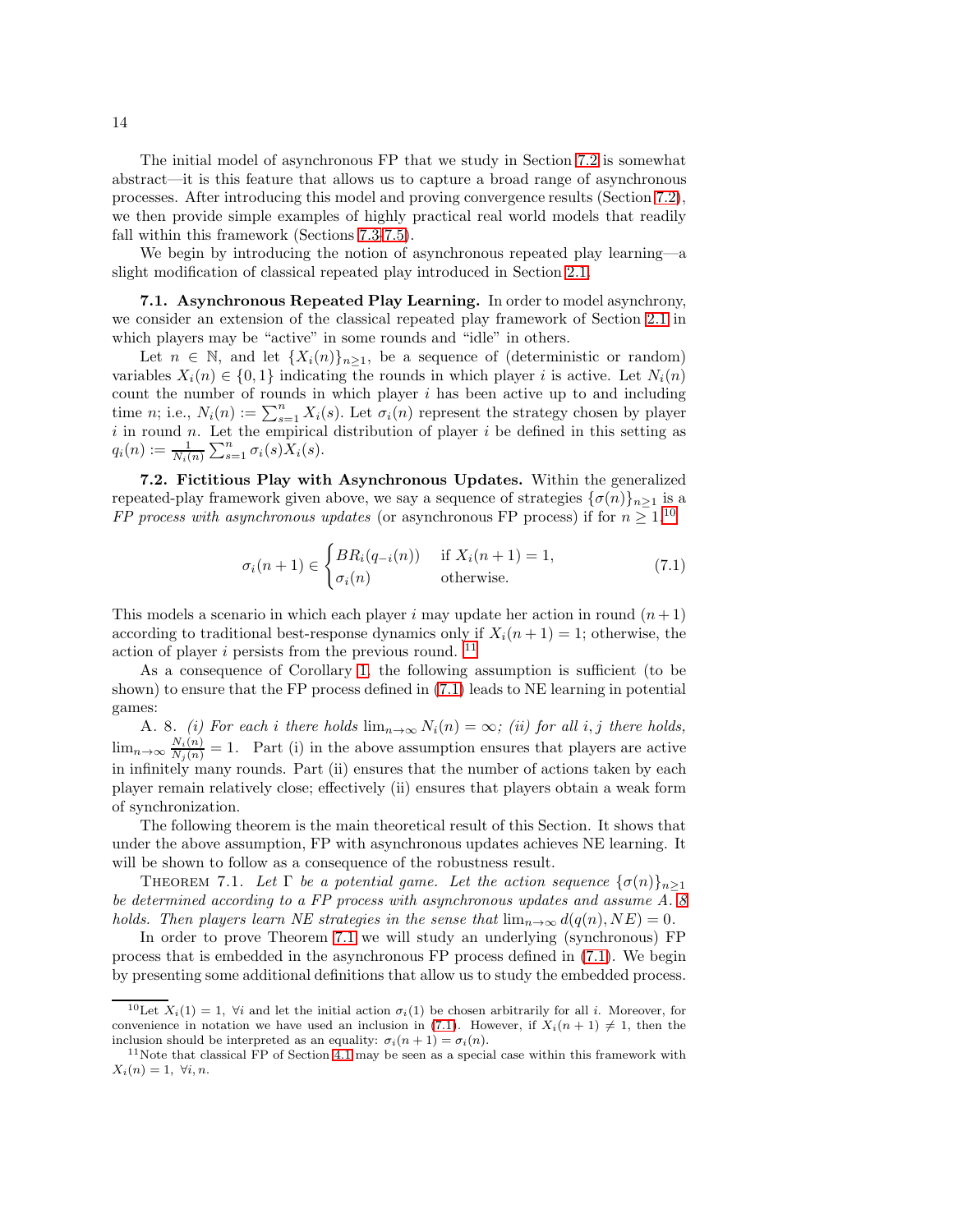In particular, for  $s \in \mathbb{N}_+$  define the following terms:

 $\tau_i(s) := \sup\{n \in \mathbb{N}_+ : N_i(n) \leq s\}, \tilde{\sigma}_i(s) := \sigma_i(\tau_i(s)), \tilde{\sigma}(s) := (\tilde{\sigma}_1(s), \ldots, \tilde{\sigma}_N(s)),$  $\tilde{q}_i(s) \;:=\; q_i(\tau_i(s)), \; \tilde{q}(s) \;:=\; (\tilde{q}_1(s), \ldots, \tilde{q}_N(s)), \; \hat{q}^i_j(s) \;:=\; q_j(\tau_i(s+1)-1), \; \hat{q}^i(s) \;:=\;$  $(\hat{q}_1^i(s), \ldots, \hat{q}_N^i(s)).$ 

In words, the term  $\tau_i(s)$  denotes the round number when player i is active for the s-th time. The terms marked with a  $\sim$  correspond to the embedded (synchronous) FP process that we will study in the proof of Theorem [7.1.](#page-13-5)

When studying the embedded (synchronous) FP process  $\{\tilde{\sigma}(s)\}_{s>1}$ , it will be important to characterize the terms to which players are best responding. With this in mind, note that per [\(7.1\)](#page-13-3), the action at time  $\tau_i(s + 1)$  is chosen as  $\sigma_i(\tau_i(s +$ 1)) ∈ arg max<sub> $\alpha_i \in A_i$ </sub>  $U_i(\alpha_i, q_{-i}(\tau_i(s+1)-1))$ . Thus, by construction, the  $(s+1)$ -th action of player i in the embedded (synchronous) FP process is chosen as  $\tilde{\sigma}_i(s + 1) \in$  $BR_i(\hat{q}_{-i}^i(s))$ . In the embedded (synchronous) FP process, the term  $\tilde{q}_j(s)$  may be thought of as the "true" empirical distribution of player j, and the term  $\hat{q}_j^i(s)$  may be thought of as an estimate which player *i* maintains of  $\tilde{q}_j(s)$ , and the term  $\hat{q}^i(s)$ (note the superscript) may be thought of as player i's estimate of the joint empirical distribution  $\tilde{q}(s)$  at the time of player i's  $(s+1)$ -th best response. Loosely speaking, if we can show that  $\hat{q}^i(s) \to \tilde{q}(s)$ ,  $\forall i$ , then convergence of the embedded process  $(\tilde{q}(s))$ (and eventually the original process  $(q(n))$ ) will follow from the robustness result.

Before proceeding to the proof of Theorem [7.1,](#page-13-5) we point out a few useful properties that will arise in the proof. Note that for  $i \in \mathcal{N}$  and  $s \in \{1, 2, ...\}$ , we have

<span id="page-14-4"></span><span id="page-14-3"></span><span id="page-14-2"></span>
$$
N_i(\tau_i(s)) = s,\t\t(7.2)
$$

and for  $i \in \mathcal{N}$  and  $t \in \{1, 2, \ldots\}$  we have

$$
X_i(n) = 1 \implies \tau_i(N_i(n)) = n. \tag{7.3}
$$

Furthermore, note that  $X_i(n) = 0$  implies that  $N_i(n) = N_i(n-1)$ , and in particular,

$$
X_i(n) = 0 \implies q_i(n) = q_i(n-1). \tag{7.4}
$$

These facts are readily verified by conferring with the definitions of  $\tau_i$ ,  $N_i$ , and  $X_i$ .

We now prove Theorem [7.1.](#page-13-5)

*Proof.* As a first step, we wish to show that  $\lim_{s\to\infty} d(\tilde{q}(s), NE) = 0$ . We accomplish this by invoking the robustness result. In particular, we wish to show that there exists a sequence  $\{\epsilon_s\}_{s\geq 1}$  such that  $\lim_{s\to\infty} \epsilon_s = 0$  and

$$
U_i(\sigma_i(s+1), \tilde{q}_{-i}(s)) \ge \max_{y_i \in Y_i} U_i(\alpha_i, \tilde{q}_{-i}(s)) - \epsilon_s, \ \forall s \ge 1.
$$
 (7.5)

To that end, for  $i \in \mathbb{N}$  define  $v_i : \Delta_{-i} \to \mathbb{R}$  by  $v(q_{-i}) := \max_{y_i \in Y_i} U_i(\alpha_i, q_{-i})$ , and note that by [\(7.1\)](#page-13-3),  $U_i(\sigma_i(\tau_i(s+1)), q_{-i}(\tau_i(s+1)-1)) = v_i(q_{-i}(\tau_i(s+1)-1)),$  or equivalently by the definitions of  $\tilde{\sigma}(s)$  and  $\tilde{q}^i(s)$ ,

<span id="page-14-0"></span>
$$
U_i(\tilde{\sigma}_i(s+1)), \hat{q}_{-i}^i(s)) = v_i(\hat{q}_{-i}^i(s)).
$$

Using Lemma [A.1](#page-18-9) in the appendix, it is straightforward to verify that  $\lim_{s\to\infty} ||\hat{q}^i(s) \tilde{q}(s)$ || = 0. Since  $U_i$  is Lipschitz continuous, this gives  $\lim_{s\to\infty} |U_i(\tilde{\sigma}_i(s+1)), \tilde{q}_{-i}(s))$  –  $v_i(\tilde{q}_{-i}(s))|=0, \forall i;$  i.e., there exists a sequence  $\{\epsilon_s\}_{s\geq 1}$  such that  $\epsilon_s \to 0$  and [\(7.5\)](#page-14-0) holds. It follows by Corollary [1](#page-10-4) that

<span id="page-14-1"></span>
$$
\lim_{s \to \infty} d(\tilde{q}(s), NE) = 0. \tag{7.6}
$$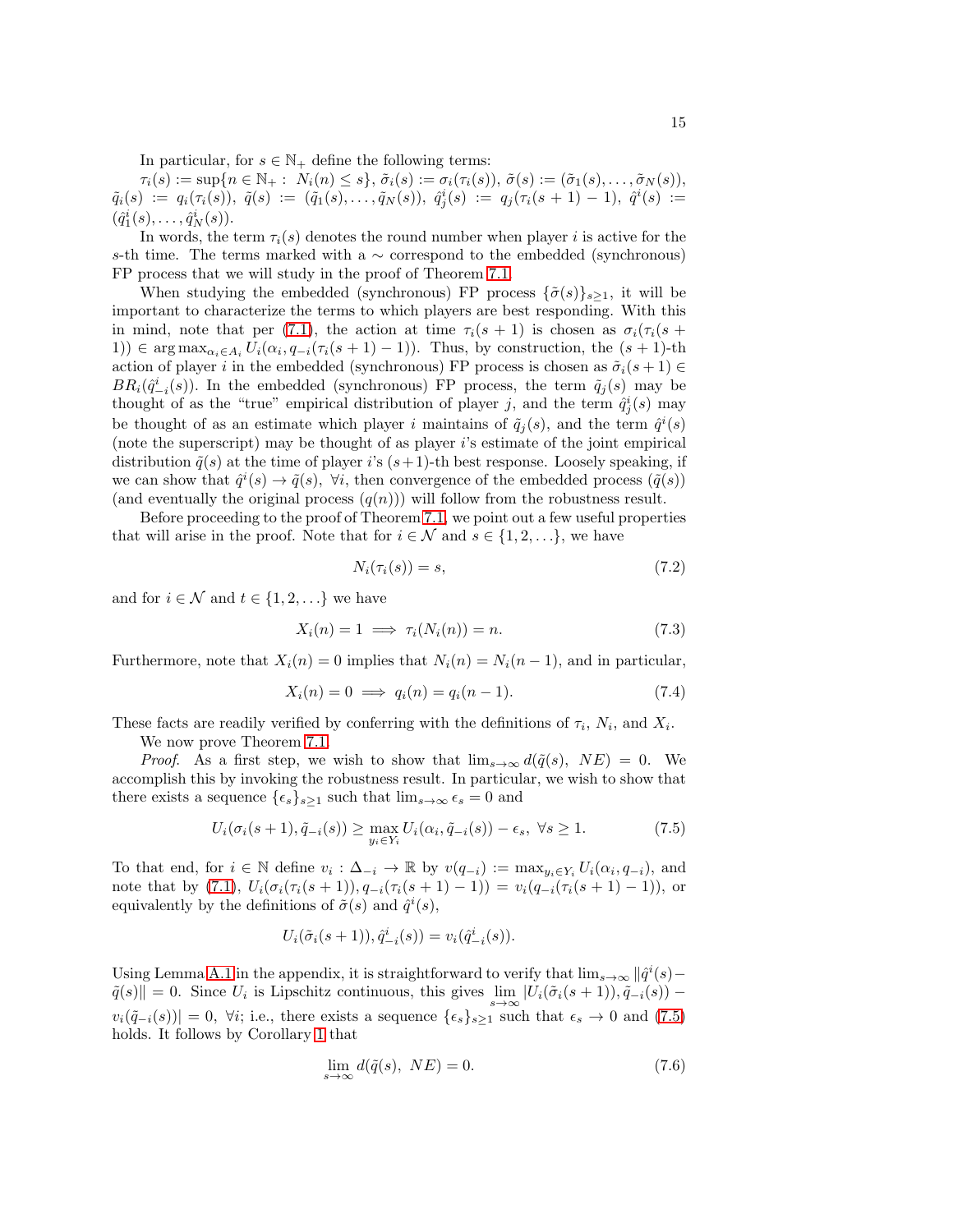We now show that  $\lim_{n\to\infty} d(q(n), NE) = 0$ . Let  $\varepsilon > 0$  be given. By Lemma [A.1](#page-18-9) (see appendix), for each  $i \in \mathcal{N}$  there exists a time  $S_i > 0$  such that  $\forall s \geq S_i$ ,  $||q(\tau_i(s)) - \tilde{q}(s)|| < \frac{\varepsilon}{2}$ . Let  $S' = \max_i \{S_i\}$ . By [\(7.6\)](#page-14-1) there exists a time S'' such that  $\forall s \geq S'', d(\tilde{q}(s), N\tilde{E}) < \frac{\varepsilon}{2}$ . Let  $S = \max\{S', S''\}$ . Then

$$
d(q(\tau_i(s)), NE) < \varepsilon, \ \forall i, \ \forall s \ge S. \tag{7.7}
$$

Let  $T = \max_i {\tau_i(S)}$ . Note that for some i,  $q(T) = q(\tau_i(S))$ , and hence by [\(7.7\)](#page-15-1),

<span id="page-15-3"></span><span id="page-15-2"></span><span id="page-15-1"></span>
$$
d(q(T), NE) < \varepsilon. \tag{7.8}
$$

Also note that for any  $n_0 > T$ , it holds that  $N_i(n_0) \geq S$  (since  $N_i(\tau_i(S)) = S$ , and  $N_i(n)$  is non-decreasing in n), and moreover

$$
X_i(n_0) = 1 \text{ for some } i \implies q(n_0) = q(\tau_i(N_i(n_0))),
$$
  
\n
$$
X_i(n_0) = 0 \text{ for all } i \implies q(n_0) = q(n_0 - 1),
$$
\n(7.9)

where the first implication holds with  $N_i(n_0) \geq S$ . In the above, the first line follows from [\(7.3\)](#page-14-2), and the second line follows from [\(7.4\)](#page-14-3). Consider  $n \geq T$ . If for some i,  $X_i(n) = 1$ , then by [\(7.9\)](#page-15-2) and [\(7.7\)](#page-15-1),  $d(q(n), NE) = d(q(\tau_i(N_i(n))), NE) < \varepsilon$ . Otherwise, if  $X_i(n) = 0 \forall i$ , then  $q(n) = q(n-1)$ .

Iterate this argument m times until either (i)  $X_i(n - m) = 1$  for some i, or (ii),  $t - m = T$ . In the case of (i),  $d(q(n), NE) = d(q(n-m), NE) = d(q(\tau_i(N_i(n-m)))$ m))),  $NE$ )  $\lt \varepsilon$ , where the inequality again follows from [\(7.7\)](#page-15-1) and the fact that  $n-m > T \implies N_i(n-m) \geq S$ . In the case of (ii),  $d(q(n), NE) = d(q(T), NE) < \varepsilon$ , where the inequality follows from [\(7.8\)](#page-15-3). Since  $\varepsilon > 0$  was arbitrarily, the result follows.  $\Box$ 

<span id="page-15-0"></span>7.3. Continuous-Time Embedding of Fictitious Play. The asynchronous FP algorithm discussed in Section [7.2](#page-13-0) is a somewhat abstract discrete-time process. In this section we give a concrete interpretation of the process within a practical setting. In particular, we consider the implementation of the (discrete-time) FP algorithm in a continuous-time setting where agents do not have access to a global clock. Effectively, this results in a discrete-time asynchronous FP process embedded within a continuoustime framework.

We first introduce the continuous-time embedding and derive a sufficient condition for convergence using Theorem [7.1.](#page-13-5) Subsequently, we give two simple and practical implementations that achieve the condition. The example implementations are prototypical in that one uses a synchronization rule that is entirely stochastic, and the other, entirely deterministic.

As in the the previous models of repeated play learning, assume each player executes a (countable) sequence of actions (or strategies)  $\{\sigma_i(n)\}_{n\geq 1}$ . Furthermore, assume that each action is taken at some instant in real time  $t \in [0, \infty)$  as measured by some universal clock.<sup>[12](#page-15-4)</sup> In particular, for each player *i*, let  ${\lbrace \tau_i(n) \rbrace}_{n=1}^{\infty} \subset [0, \infty)$  be an increasing sequence where  $\tau_i(n)$  indicates the time (as measured by the universal clock) at which player i chooses an action for the n-th time. Let  $\sigma_i(n)$  denote the n-th action taken by player *i*; i.e., the action taken by player *i* at time  $t = \tau_i(n)$ . For  $t \in [0, \infty)$ ,

<span id="page-15-4"></span><sup>12</sup>We use the term "universal clock" to refer to some reference clock by which we can compare the timing of actions taken by individual players. However, the universal clock is merely an artifice for analyzing the process, and we do not suppose that players have any particular knowledge concerning it.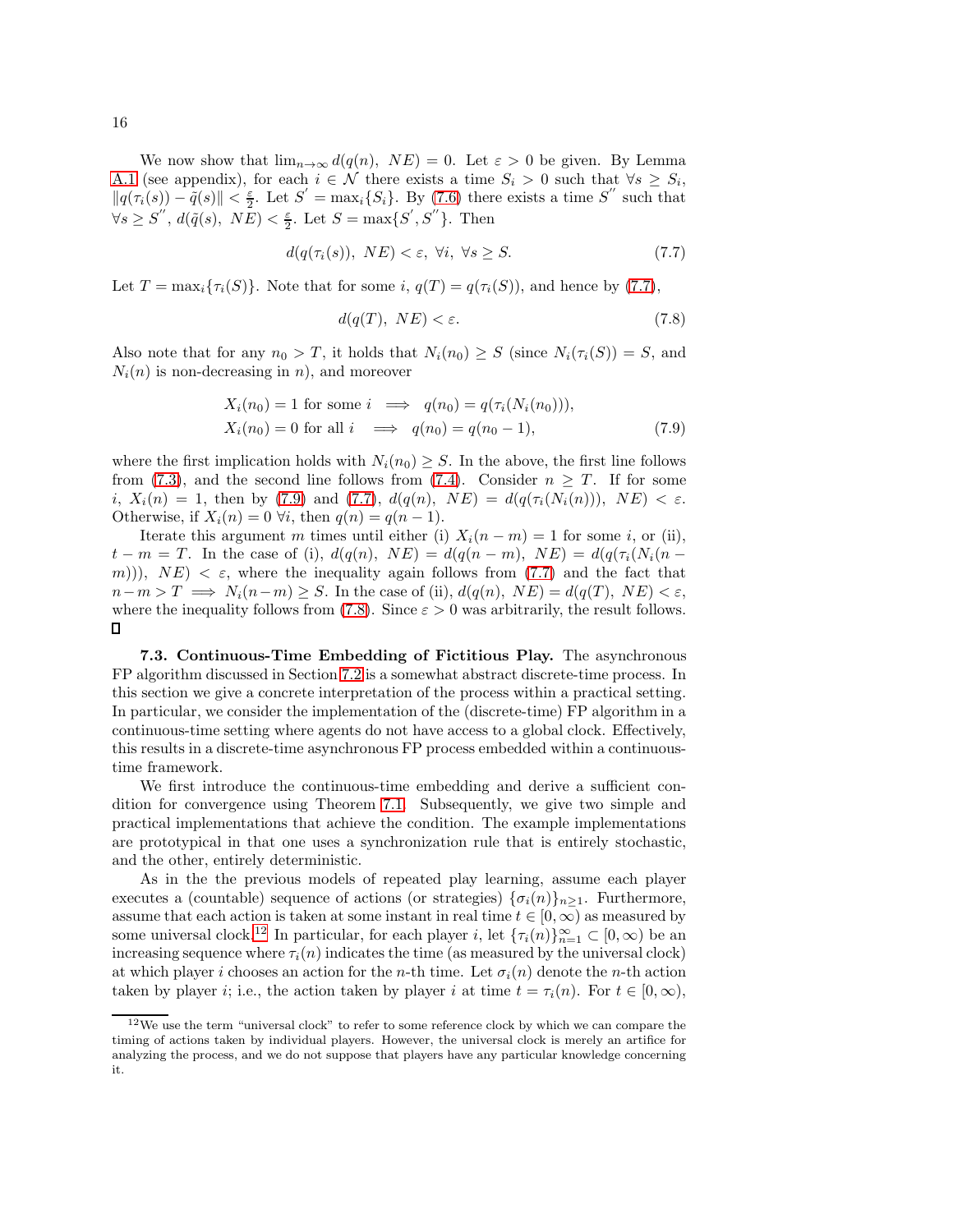let  $N_i(t) = \sup\{n : \tau_i(n) \leq t\}$  denote the number of actions taken by player i by time t. For  $t \in [0, \infty)$ , we define the empirical distribution of player i in this settings as  $q_i(t) := \frac{1}{N_i(t)} \sum_{k=1}^{N_i(t)} \sigma_i(k)$ . In particular, for  $t \in [0, \infty)$ , let  $q_i(t_-) := \lim_{\tilde{t} \uparrow t} q_i(\tilde{t})$ .

In this context, we say the sequence  $\{\sigma_i(n)\}_{n\geq 1}$  is an asynchronous FP action process if for  $n \geq 1$  each player i chooses their stage-n action according to the rule:<sup>[13](#page-16-0)</sup>

<span id="page-16-1"></span>
$$
\sigma_i(n) \in BR_i(q_{-i}(\tau_i(n)_{-}))
$$

We call the sequence  $\{\tau_i(n)\}_{n\geq 1}$  the action-timing process for player i, and we refer to any method used to generate  $\{\tau_i(n)\}_{n\geq 1}$  (whether deterministic or stochastic) as an action timing rule. Together, we refer to the joint sequence  $\{\tau_i(n), \sigma_i(n)\}_{i \in \mathcal{N}, n \geq 1}$ as a continuous-time embedded FP process.

The following assumption provides a sufficient condition on the action-timing process in order to ensure convergence of the continuous-time embedded FP process. The assumption is essentially a restatement of A. [8,](#page-13-4) but in a continuous-time setting.

A. 9. (i) For each i there holds  $\lim_{t\to\infty} N_i(t) = \infty$ , (ii) for each i, j there holds  $\lim_{t\to\infty} N_i(t)/N_i(t) = 1.$  Part (i) of the above assumption may be satisfied, for instance, as long as the clock skew of each agent stays bounded (with respect to the universal clock), and each agent takes actions infinitely often with respect to their local clock. In order to ensure (ii) is satisfied, slightly more care is needed, as demonstrated by the specific application scenarios below.

The following theorem demonstrates that if the action-timing sequence is chosen to satisfy A. [9,](#page-16-1) then the continuous-time embedding of FP will converge to the set of NE.

<span id="page-16-2"></span>THEOREM 7.2. Let  $\Gamma$  be a potential game. Suppose that  $\{\sigma_i(n), \tau_i(n)\}_{i \in \mathcal{N}, n \geq 1}$  is a continuous-time embedding of FP satisfying A. [9.](#page-16-1) Then players learn NE strategies in the sense that  $\lim_{t \to \infty} t \to \infty d(q(t), NE) = 0$ . The proof of Theorem [7.2](#page-16-2) follows readily from Theorem [7.1.](#page-13-5)

In the following two subsections, we give two simple examples of action-timing rules that illustrate different methods for achieving A. [9](#page-16-1) (and hence achieving NE learning in the continuous-time embedded FP process).

**7.4. Independent Poisson Clocks.** Let  $w_i(n) = \tau_i(n+1) - \tau_i(n)$  denote the stage n "waiting time" for player i. Suppose that for each player i and  $n \geq 1$ ,  $w_i(n)$ is an independent random variable with distribution  $w_i(n) \sim exp(\lambda)$ , where  $\lambda > 0$  is some parameter that is common among all  $i$ . In this case, the action-timing process  ${\lbrace \tau_i(n) \rbrace_{n \geq 1}}$  is said to be a homogenous Poisson process.

The following theorem shows that if the action-timing process is randomly generated in this manner, then players will achieve NE learning.

THEOREM 7.3. Let  $\Gamma$  be potential game. Suppose that players are engaged in a continuous-time embedded asynchronous FP process and the action-timing sequences  ${\lbrace \tau_i(n) \rbrace_{n>1}}$  are generated as independent homogenous Poisson processes with common parameter  $\lambda$ . Then players learn NE strategies in the sense that  $\lim_{t\to\infty} d(q(t), NE) = 0$ , almost surely.

*Proof.* By Theorem [7.1](#page-13-5) it is sufficient to show that  $\lim_{t\to\infty} N_i(t) = \infty$ ,  $\forall i$ , and  $\lim_{t\to\infty} \frac{N_i(t)}{N_j(t)} = 1$  for all  $i, j$ .

 $\sum_{k=1}^{n} w_i(k) < \infty$  for all i, almost surely. Equivalently, for any  $M > 0$ , almost surely First, note that for any i and  $n \geq 1$ ,  $w_i(n) < \infty$  almost surely. Hence,  $\tau_i(n) =$ 

<span id="page-16-0"></span> $\frac{13\text{Let } \tau_i(1) = 0 \text{ for all } i, \text{ and let the initial action } \sigma_i(1)$  be chosen arbitrarily for all i.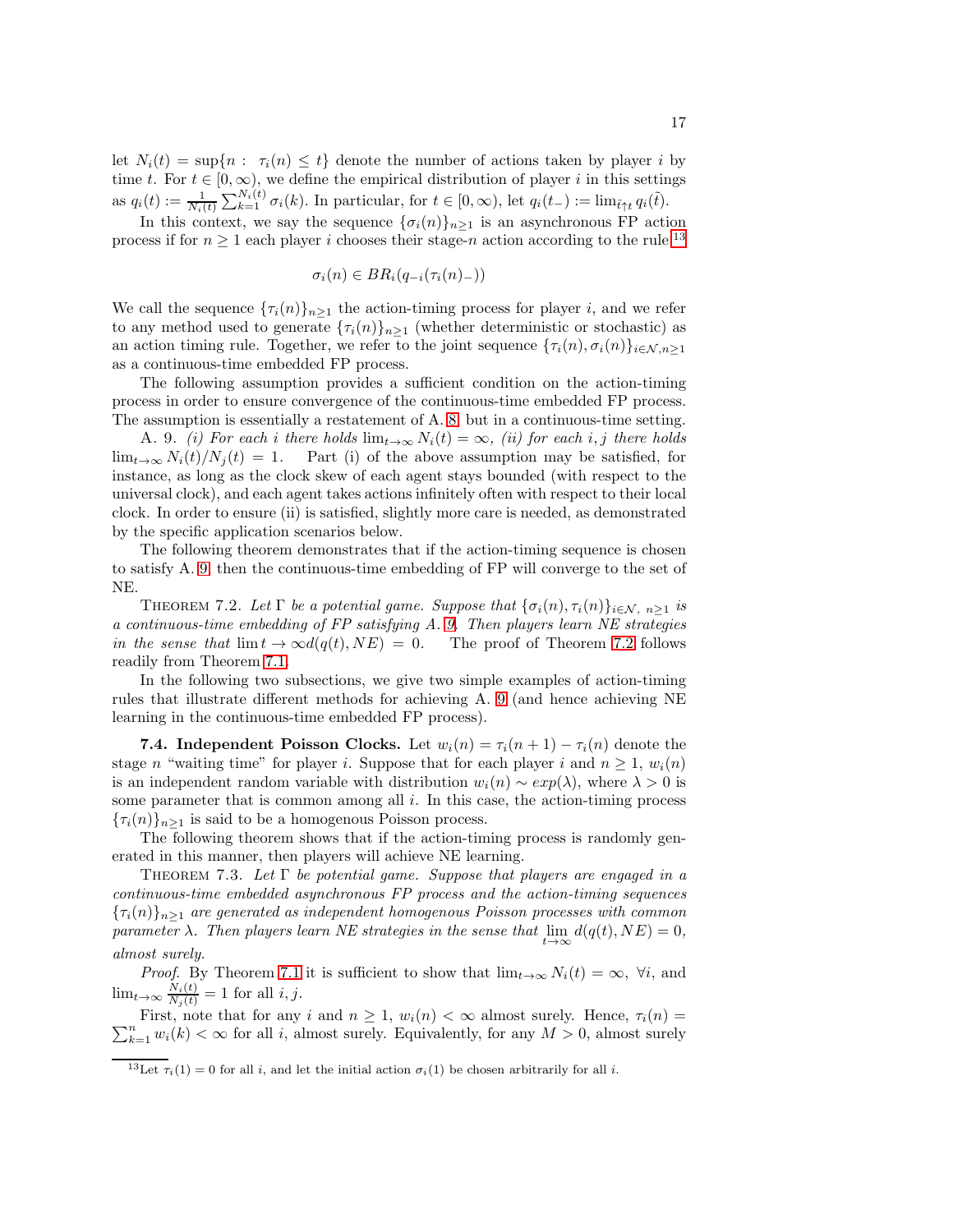there exists a (random) time  $T > 0$  such that  $N_i(t) \geq M$  for all  $t \geq T$ . Hence,  $\lim_{t\to\infty} N_i(t) = \infty$ , almost surely.

Now we show that  $\lim_{t\to\infty}\frac{N_i(t)}{N_j(t)}=1$  for all  $i, j$ . Let  $\tau(1):=\min_i\tau_i(1)$  and let  $\mathcal{T}_1 := \{\tau_i(n)\}_{i \in \mathcal{N}, n \geq 1} \setminus \tau(1)$ . For  $n \geq 2$ , let  $\tau(n) := \min \mathcal{T}_{n-1}$  and let  $\mathcal{T}_n := \mathcal{T}_{n-1} \setminus \tau(n)$ . In this manner, we produce the sequence  $\{\tau(n)\}\$ . For  $n \geq 1$ ,  $i \in \mathcal{N}$ , define  $X_i(n) \in \mathcal{N}$  $\{0,1\}$  to be an indicator variable with  $X_i(n) = 1$  if  $\tau(n) \in \{\tau_i(k)\}_{k>1}$  and  $X_i(n) = 0$ otherwise.

Let  $\mathcal{F}_0 := \emptyset$  and for  $n \geq 1$ , let  $\mathcal{F}_n := \sigma(\{\tau(k)\}_{k=1}^n)$ . For  $n \geq 1$  let  $\xi_i(n) :=$  $\mathbb{P}(X_i(n) = 1 | \mathcal{F}_{n-1}).$ 

Since for each i,  $\{\tau_i(n)\}_{n>1}$  is a Poisson process with common parameter  $\lambda$ , there holds  $\xi_i(n) = \frac{1}{N}$  for all i and  $n^{14}$  $n^{14}$  $n^{14}$  By Levi's extension of the Borel-Cantelli Lemma (see  $[45]$ , p.124) there holds

<span id="page-17-2"></span>
$$
\lim_{n \to \infty} \left(\sum_{k=1}^{n} X_i(n)\right) / \left(\sum_{k=1}^{n} \xi_i(n)\right) = 1, \text{ a.s.}
$$
\n(7.10)

Note that for each i,  $\sum_{k=1}^{n} X_i(k) = N_i(\tau(n))$  and  $\sum_{k=1}^{n} \xi_i(n) = \frac{n}{N}$ . Thus by [\(7.10\)](#page-17-2),  $\lim_{n\to\infty}\frac{N_i(\tau(n))}{N_j(\tau(n))} = \lim_{n\to\infty}\frac{N_i(\tau(n))}{n/N}$  $\frac{n/N}{N_j(\tau(n))} = 1$ , a.s.,  $\forall i, j$ .

Finally, note that  $\lim_{n\to\infty} \tau(n) = \infty$  a.s., and for each i  $N_i(t)$  is constant on  $[0, \infty) \setminus {\{\tau(n)\}_n \geq 1}$ . Thus,  $\lim_{t \to \infty} \frac{N_i(t)}{N_i(t)} = 1$ , almost surely.

<span id="page-17-0"></span>7.5. Adaptive Clock Rates. In this section we consider a scenario in which each player chooses the timing of her actions (deterministically) according to a personal clock with a skew rate that may be different among players.

Let  $w_i(n) = \tau_i(n+1) - \tau_i(n)$  again denote the stage n "waiting time" for player i. For each i, let  $w_{i,0}$  denote a base waiting time for player i. The base waiting time of player i may be interpreted as the amount of time which expires according to the universal clock during one unit of time as measured by player i's personal clock. The disparity in the  $w_{i,0}$  thus reflects disparate skew rates among players' personal clocks.

Let  $N_{min}(t) := \min_i N_i(t)$ . At time t, we suppose that player i has knowledge of  $N_{min}(s)$  at the time instances  $s \in \{kw_{i,0}: k \in \mathbb{N}_+, kw_{i,0} \leq t\}$ . (I.e., player i is aware of the value of  $N_{min}$  at instances when her "clock ticks".) For each i, let  $B_i \in \mathbb{R}$  be a number satisfying  $B_i > \max_i w_{i,0}$ .

Suppose that player i adaptively chooses her stage n waiting time according to the rule:

<span id="page-17-3"></span>
$$
w_i(n) = \min \left\{ k w_{i,0} : k \in \mathbb{N}_+, N_{min}(\tau_i(n) + k w_{i,0}) \ge N_i(\tau_i(n)) - B_i \right\}
$$
 (7.11)

In words, this rule may be described as follows: Player i periodically observes  $N_{min}(t)$ . If  $N_i(t) - N_{min}(t) \leq B_i$  then player i takes a new action. If  $N_i(t) - N_{min}(t) > B_i$  then player i waits for  $N_{min}(t)$  to increase sufficiently (satisfying  $N_i(t) - N_{min}(t) \leq B_i$ ) before taking a new action.

THEOREM 7.4. Let  $\Gamma$  be a potential game. Suppose that players are engaged in a continuous-time embedded asynchronous FP process in which the action-timing sequence  $\{\tau_i(n)\}_{n>1}$  is generated according to the adaptive rule [\(7.11\)](#page-17-3). Then players learn NE strategies in the sense that  $\lim_{t\to\infty} d(q(t), NE) = 0$ .

*Proof.* By Theorem [7.1,](#page-13-5) it is sufficient to show that  $\lim_{t\to\infty} N_i(t) = \infty$  for some (and hence all) *i*, and that  $\lim_{t\to\infty} \frac{N_i(t)}{N_j(t)} = 1$ .

<span id="page-17-1"></span><sup>&</sup>lt;sup>14</sup>Recall that  $N$  denotes the number of players.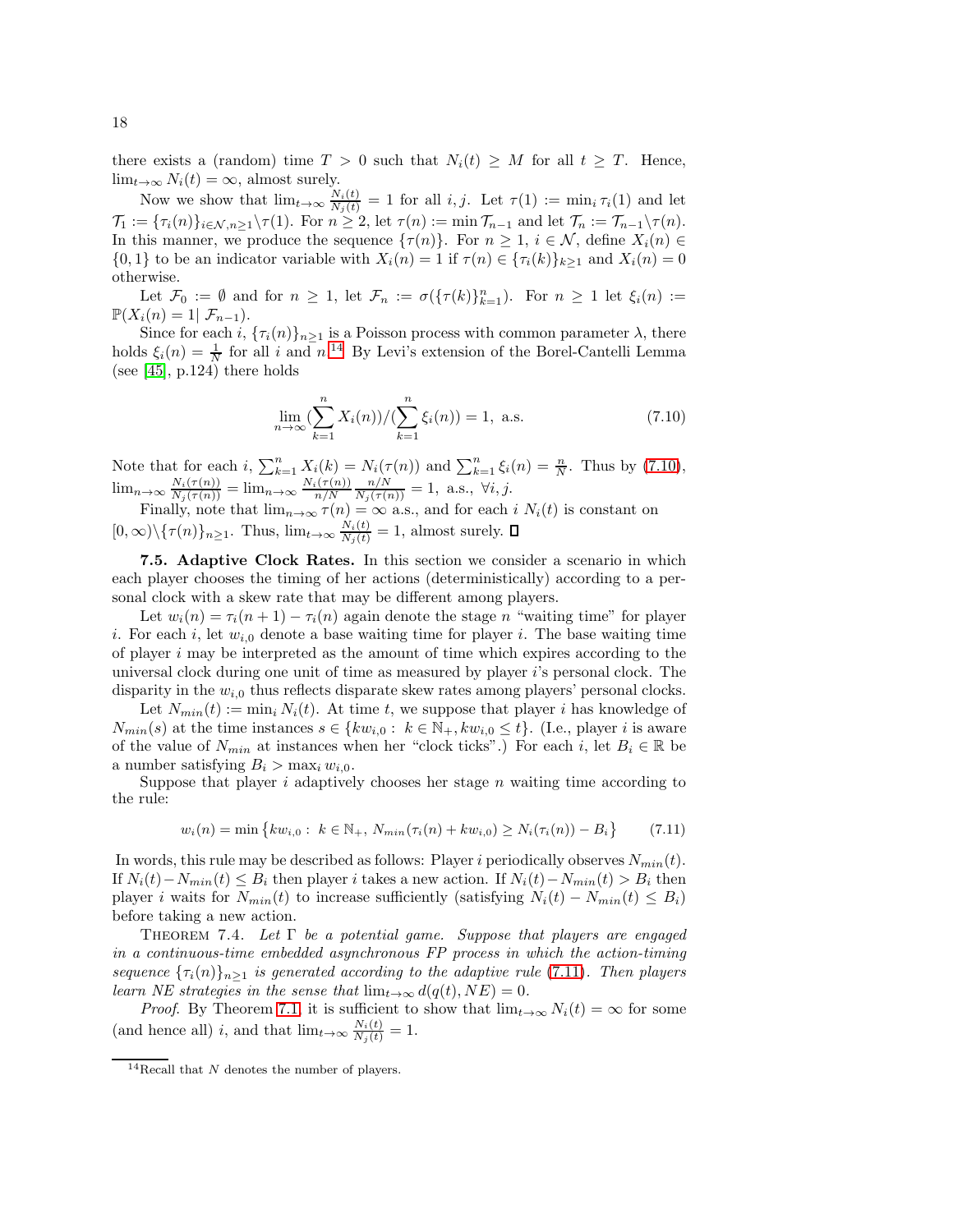Note that for  $i^* \in \arg \max_i w_{i,0}$ , there holds  $N_{i^*}(t) = \lfloor \frac{t}{w_{i^*,0}} \rfloor + 1$ , and hence  $\lim_{t\to\infty} N_{i^*}(t) = \infty$ . Furthermore, by construction,  $|N_i(t) - N_{i^*}(t)| \leq 2 \max_i B_i$  for all i and for all  $t \geq 0$ . Hence,  $\lim_{t \to \infty} \frac{N_i(t)}{N_j(t)} = 1$ , for all i, j.

<span id="page-18-6"></span>8. Concluding Remarks. We have studied the robustness of a class of bestresponse based algorithms that we refer to as FP-type algorithms. It has been shown that the convergence of such algorithms can be retained under a form of best-response perturbation in which players are permitted to sometimes make errors in their best response action, so long as the degree of suboptimality asymptotically decays to zero. We have shown that this form of robustness can be used to develop practical algorithms, including distributed algorithms, reduced-complexity algorithms, and asynchronous algorithms.

### <span id="page-18-9"></span>Appendix A.

LEMMA A.1. Let  $i, j \in N$ , let  $\tau_i(s)$  and  $\tilde{q}_j(s)$  be defined as in Section [7.2,](#page-13-0) and assume A. [8](#page-13-4) holds. Then  $\lim_{s\to\infty} ||q_j(\tau_i(s)) - \tilde{q}_j(s)|| = 0.$ 

Proof. Note that by the definitions of  $\tau_j$ ,  $N_j$ , and  $\tilde{q}_j$  there holds  $q_j(n) = q_j(\tau_j(N_j(n))) =$  $\tilde{q}_j(N_j(n))$ , for any  $n \in \mathbb{N}$ + Noting that  $\sqrt{2} = \max_{p',p'' \in \Delta(Y_j)} ||p' - p''||$ , we also have  $||\tilde{q}_j(s +$ 1)  $-\tilde{q}_j(s)\| \leq \frac{\sqrt{2}}{s}$ , for  $s \in \mathbb{N}_+$ , and more generally, for  $s_1, s_2 \in \mathbb{N}_+$ , we have  $\|\tilde{q}_j(s_1) \|\tilde{q}_j(s_2)\| \leq \sum_{s=\min(s_1,s_2)}^{\max(s_1,s_2)-1} \|\tilde{q}_j(s+1) - \tilde{q}_j(s)\| \leq \frac{|s_2-s_1|}{\min(s_1,s_2)}\sqrt{2}.$  Hence,  $|q_j(\tau_i(s)) - \tilde{q}_j(s)| =$  $\|\tilde{q}_j(N_j(\tau_i(s))) - \tilde{q}_j(s)\| = \|\tilde{q}_j(N_j(\tau_i(s))) - \tilde{q}_j(N_i(\tau_i(s)))\| \leq \frac{|N_j(\tau_i(s)) - N_i(\tau_i(s))|}{\min(N_i(\tau_i(s)), N_j(\tau_i(s)))}\sqrt{2},$  where the second equality follows from the fact that  $N_i(\tau_i(s)) = s$  (see [\(7.2\)](#page-14-4)). Thus, it suffices to show that  $\lim_{s\to\infty} \frac{|N_j(\tau_i(s))-N_i(\tau_i(s))|}{\min(N_i(\tau_i(s)),N_j(\tau_i(s)))} = 0$ . But, by A. [8,](#page-13-4) for any *i*, *j* there holds:  $0 =$  $\lim_{n\to\infty}\frac{N_i(n)}{N_j(n)}-1=\lim_{s\to\infty}\frac{N_i(\tau_i(s))}{N_j(\tau_i(s))}-1=\lim_{s\to\infty}\frac{N_i(\tau_i(s))-N_j(\tau_i(s))}{N_j(\tau_i(s))},$  where the second equality follows from the fact that (again by A. [8\)](#page-13-4)  $\lim_{s\to\infty} \tau_i(s) = \infty$ .

## **REFERENCES**

- <span id="page-18-0"></span>[1] Jason R Marden, Jeff S Shamma, et al. Game theory and distributed control. *Handbook of game theory*, 4:861–899, 2012.
- <span id="page-18-1"></span>[2] G. W. Brown. *"Iterative Solutions of Games by Fictitious Play" In Activity Analysis of Production and Allocation*. Wiley, New York, 1951.
- <span id="page-18-2"></span>[3] J. S. Shamma and G. Arslan. Dynamic fictitious play, dynamic gradient play, and distributed convergence to Nash equilibria. *IEEE Trans. Automat. Contr.*, 50(3):312–327, 2005.
- <span id="page-18-7"></span>[4] J. R. Marden, G. Arslan, and J. S. Shamma. Joint strategy fictitious play with inertia for potential games. *IEEE Trans. Automat. Contr.*, 54(2):208–220, 2009.
- <span id="page-18-5"></span>[5] Theodore J Lambert, Marina A Epelman, and Robert L Smith. A fictitious play approach to large-scale optimization. *Operations Research*, 53(3):477–489, 2005.
- [6] Alfredo Garcia, Daniel Reaume, and Robert L Smith. Fictitious play for finding system optimal routings in dynamic traffic networks. *Transportation Research Part B: Methodological*, 34(2):147–156, 2000.
- [7] Theodore J Lambert and Hua Wang. Fictitious play approach to a mobile unit situation awareness problem. *Univ. Michigan, Tech. Rep*, 2003.
- [8] Hamidou Tembine. *Distributed strategic learning for wireless engineers*. CRC Press, 2012.
- [9] Saul I Gass and Pablo MR Zafra. Modified fictitious play for solving matrix games and linearprogramming problems. *Computers & operations research*, 22(9):893–903, 1995.
- [10] Walid Saad, Zhu Han, H Vincent Poor, and Tamer Basar. Game-theoretic methods for the smart grid: An overview of microgrid systems, demand-side management, and smart grid communications. *Signal Process. Mag., IEEE*, 29(5):86–105, 2012.
- <span id="page-18-3"></span>[11] Michel Benaïm and Olivier Raimond. A class of self-interacting processes with applications to games and reinforced random walks. *SIAM J control optim*, 48(7):4707–4730, 2010.
- <span id="page-18-4"></span>[12] J. Robinson. An iterative method of solving a game. *Ann. Math.*, 54(2):296–301, 1951.
- [13] Koichi Miyasawa. On the convergence of the learning process in a 2 x 2 non-zero-sum two-person game. Technical report, DTIC Document, 1961.
- <span id="page-18-8"></span>[14] U. Berger. Fictitious play in 2×n games. *J ECON THEORY*, 120(2):139–154, 2005.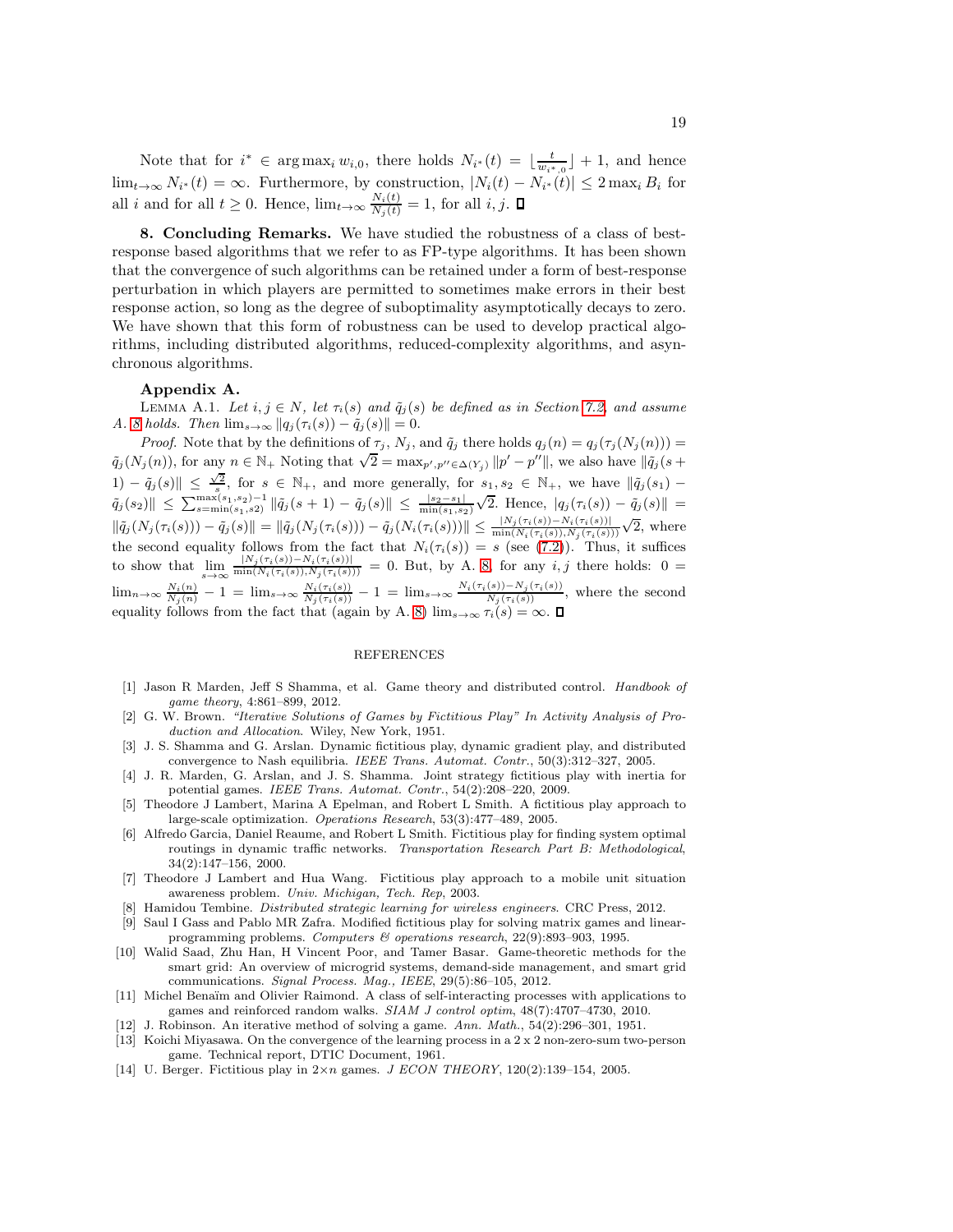- [15] D. Monderer and L. S. Shapley. Fictitious play property for games with identical interests. *Journal of Economic Theory*, 68(1):258–265, 1996.
- [16] D. Monderer and L. Shapley. Potential games. *Games and Econ. Behav.*, 14(1):124–143, 1996.
- [17] A. Sela and D. Herreiner. Fictitious play in coordination games. *International Journal of Game Theory*, 28(2):189–197, 1999.
- <span id="page-19-0"></span>[18] U. Berger. Learning in games with strategic complementarities revisited. *Journal of Economic Theory*, 143(1):292–301, 2008.
- <span id="page-19-2"></span><span id="page-19-1"></span>[19] Lloyd S Shapley. Some topics in two-person games. *Advances in game theory*, 52:1–29, 1964.
- [20] J. S. Jordan. Three problems in learning mixed-strategy Nash equilibria. *Games and Econ. Behav.*, 5(3):368–386, 1993.
- <span id="page-19-3"></span>[21] Georg Ostrovski and Sebastian van Strien. Payoff performance of fictitious play. *arXiv preprint arXiv:1308.4049*, 2013.
- [22] Drew Fudenberg and David K Levine. Consistency and cautious fictitious play. *Journal of Economic Dynamics and Control*, 19(5):1065–1089, 1995.
- <span id="page-19-4"></span>[23] T. Alpcan and T. Basar. *Network Security: A Decision and Game-Theoretic Approach*. Cambridge University Press, 2010.
- <span id="page-19-5"></span>[24] Mario Bravo and Mathieu Faure. Reinforcement learning with restrictions on the action set. *SIAM Journal on Control and Optimization*, 53(1):287–312, 2015.
- <span id="page-19-6"></span>[25] Ben Van der Genugten. A weakened form of fictitious play in two-person zero-sum games. *International Game Theory Review*, 2(04):307–328, 2000.
- <span id="page-19-7"></span>[26] D. S. Leslie and E. J. Collins. Generalised weakened fictitious play. *Games and Econ. Behav.*, 56(2):285–298, 2006.
- <span id="page-19-8"></span>[27] B. Swenson, S. Kar, and J. Xavier. Empirical centroid fictitious play: an approach for distributed learning in multi-agent games. *Signal Processing, IEEE Transactions on*, 63(15):3888–3901, Aug 2015.
- <span id="page-19-14"></span>[28] Alexandros G Dimakis, Soummya Kar, José MF Moura, Michael G Rabbat, and Anna Scaglione. Gossip algorithms for distributed signal processing. *Proceedings of the IEEE*, 98(11):1847–1864, 2010.
- <span id="page-19-9"></span>[29] B. Swenson, S. Kar, and J. Xavier. A computationally efficient implementation of fictitious play for large-scale games. Conditionally accepted in IEEE Transactions on Automatic Control, Jun. 2015.
- <span id="page-19-10"></span>[30] B. Swenson, S. Kar, and J. Xavier. Strong convergence to mixed equilibria in fictitious play. In *Information Sciences and Systems, 48th Annual Conference on*, pages 1–6. IEEE, 2014.
- <span id="page-19-12"></span><span id="page-19-11"></span>[31] H. P. Young. *Strategic learning and its limits*, volume 2002. Oxford University Press, 2004.
- [32] Alex Olshevsky and John N Tsitsiklis. Convergence speed in distributed consensus and averaging. *SIAM Journal on Control and Optimization*, 48(1):33–55, 2009.
- <span id="page-19-20"></span>[33] Jayash Koshal, Angelia Nedić, and Uday V Shanbhag. A gossip algorithm for aggregative games on graphs. In *2012 IEEE 51st IEEE Conference on Decision and Control (CDC)*, pages 4840–4845. IEEE, 2012.
- [34] Vivek S Borkar. Stochastic approximation with two time scales. *Systems & Control Letters*, 29(5):291–294, 1997.
- <span id="page-19-24"></span>[35] Steven Perkins, David S Leslie, et al. Asynchronous stochastic approximation with differential inclusions. *Stochastic Systems*, 2(2):409–446, 2012.
- <span id="page-19-15"></span><span id="page-19-13"></span>[36] D. Fudenberg. Learning mixed equilibria. *Games and Econ. Behav.*, 5(3):320–367, 1993.
- <span id="page-19-16"></span>[37] D. Fudenberg and D. K. Levine. *The Theory of Learning in Games*, volume 2. MIT press, 1998.
- [38] M. Benaïm, J. Hofbauer, and S. Sorin. Stochastic approximations and differential inclusions. *SIAM J. Control and Optim.*, 44(1):328–348, 2005.
- <span id="page-19-18"></span><span id="page-19-17"></span>[39] Sjaak Hurkens. Learning by forgetful players. *GAME ECON BEHAV*, 11(2):304–329, 1995.
- [40] Josef Hofbauer. Stability for the best response dynamics. Technical report, Institut für Mathematik, Universität Wien, Strudlhofgasse 4, A-1090 Vienna, Austria, 1995.
- <span id="page-19-19"></span>[41] B. Swenson, S. Kar, and J. Xavier. On robustness properties in empirical centroid fictitious play. In *IEEE Conference on Decision and Control*, pages 3324–3330. IEEE, 2015.
- <span id="page-19-21"></span>[42] Ceyhun Eksin and Alejandro Ribeiro. Distributed fictitious play in potential games of incomplete information. In *2015 54th IEEE Conference on Decision and Control (CDC)*, pages 5190–5196. IEEE, 2015.
- <span id="page-19-22"></span>[43] Soummya Kar and José MF Moura. Distributed consensus algorithms in sensor networks with imperfect communication: Link failures and channel noise. *Signal Processing, IEEE Transactions on*, 57(1):355–369, 2009.
- <span id="page-19-23"></span>[44] Wei Ren, Randal W Beard, et al. Consensus seeking in multiagent systems under dynamically changing interaction topologies. *IEEE Transactions on automatic control*, 50(5):655–661, 2005.